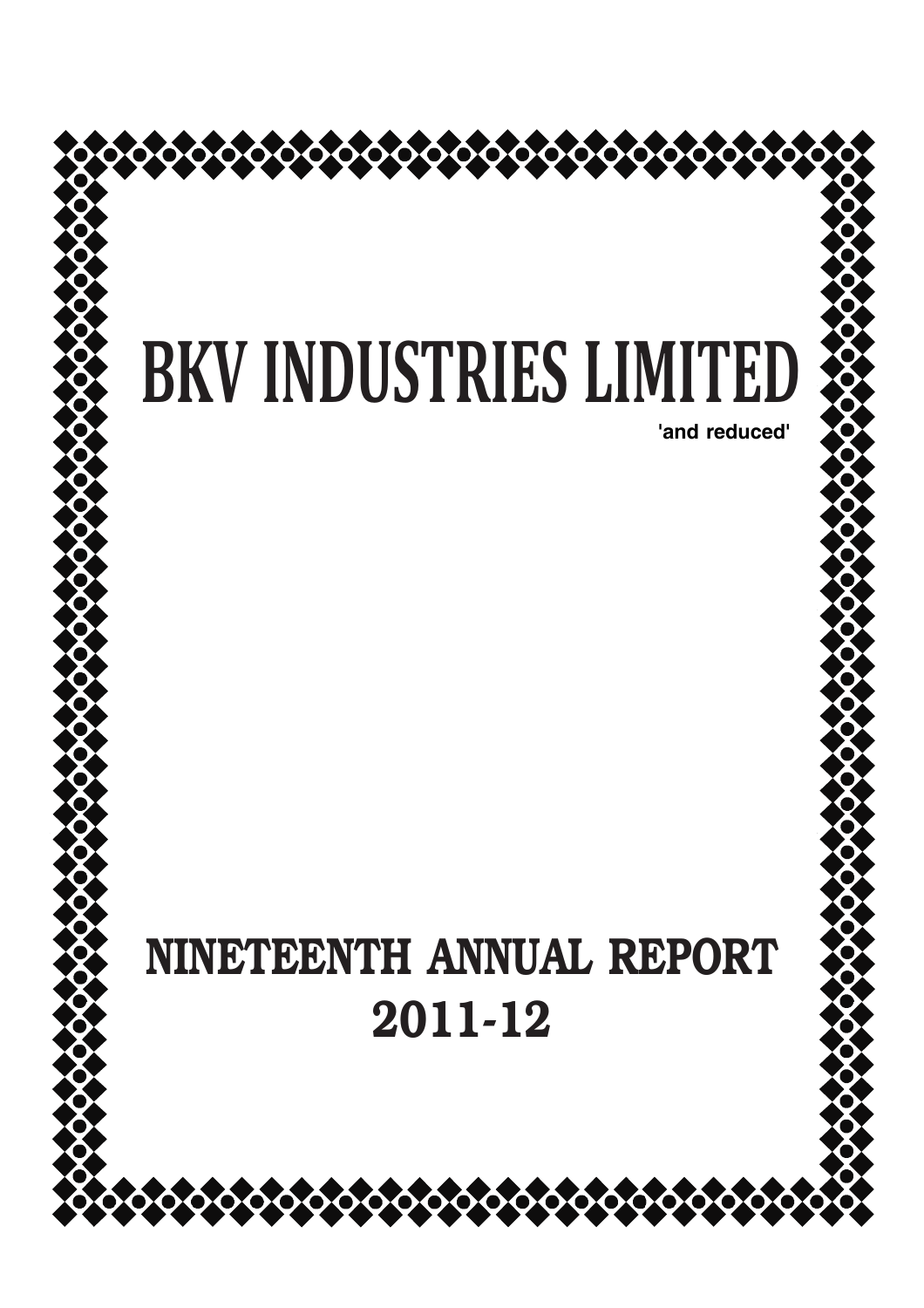# **BOARD OF DIRECTORS**

Sri Bommidala Rama Krishna **Chairman & Managing Director** Sri Bommidala Kasiviswanadham Director Smt. Bommidala Saroja Devi **Director** Director Smt. Bommidala Anitha **Director** Sri Nellore Dolendra Prasad Independent Director Sri Kanteti Sridhar **Independent Director** Sri Tunuguntla Ramakrishna **Independent Director** Sri Yedlapalli Srinivasa Rao **Independent Director** 

# **STOCK EXCHANGES :**

**Madras Stock Exchange Ltd.** Post Box No. 183,

II, 2nd Line Beach, CHENNAI - 600 001.

## **Bombay Stock Exchange Ltd.,**

Rotunda Building, P.J. Towers, Dalal Street, Fort, MUMBAI - 400 001.

## **The Calcutta Stock Exchange Ltd.**

7, Lyons Range, KOLKATA - 700 001

#### **The Delhi Stock Exchange Ltd.**

D.S.E. House, 3/1, Asaf Ali Road, NEW DELHI - 110 002.

#### **The Hyderabad Stock Exchange Ltd.**

Admn. Office : 6-3-654, Adjacent to Erramanjil Bus Stop, Somajiguda, HYDERABAD - 500 082

# **AUDITORS :**

M/s. Garlapati & Co. Chartered Accountants, D.No. 6-03-11, 3/4, Arundelpet, GUNTUR - 522 002.

#### **BANKERS :**

Andhra Bank Main Branch, Near Gowri Sankar Theatre, Kothapet, GUNTUR.

# **REGISTRARS & SHARE TRANSFER AGENTS : Karvy Computershare (P) Limited**

# 17-24, Vittalrao Nagar, Madhapur, HYDERABAD - 500 081 Tel : 040 - 23420815 - 28

## **REGISTERED OFFICE :**

Bommidala House 5-87-15/A, Lakshmipuram, Main Road, GUNTUR - 522 007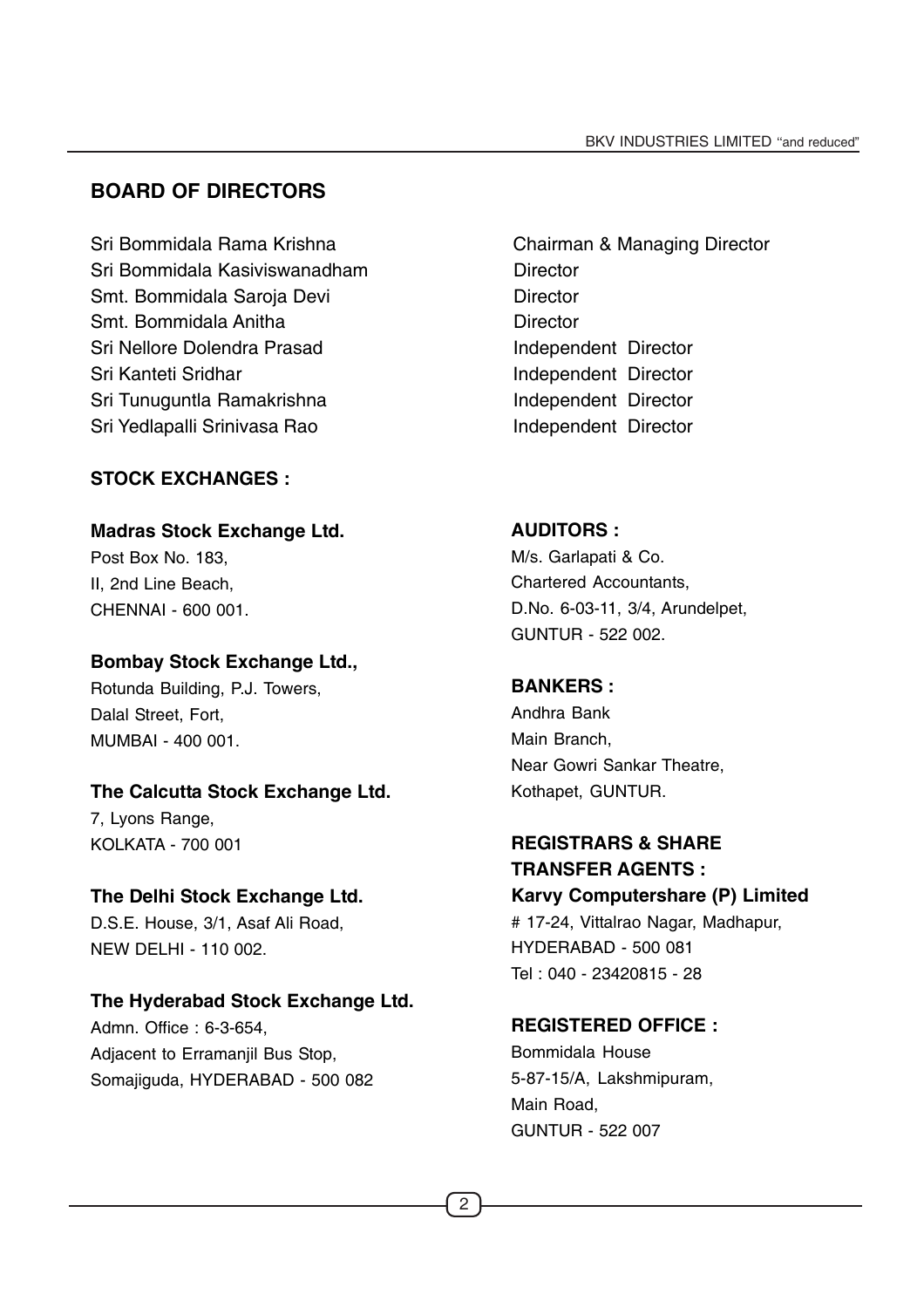# **NOTICE OF ANNUAL GENERAL MEETING**

Notice is hereby given that the Nineteenth Annual General Meeting of the members of BKV Industries Limited. " and reduced " will be held on Monday the 17<sup>th</sup> September, 2012 at 3.00 PM at Bommidala Cold Complex, By-pass Road, Lalpuram, Guntur – 522 017 to transact the following business:

#### **Ordinary Business**

- 1. To receive, consider and adopt the Statement of Profit and Loss for the financial year ended 31st March, 2012 and the Balance Sheet as at that date together with the reports of the Board of Directors and Auditors there on.
- 2. To appoint a Director in place of Sri B. Kasiviswanadham who retires by rotation and being eligible, offers himself for re-appointment.
- 3. To appoint a Director in place of Smt. B. Anitha who retires by rotation and being eligible, offers her self for re-appointment.
- 4. To re-appoint M/s Garlapati & Co, Chartered Accountants as auditors to hold office from conclusion of this meeting until the conclusion of the next Annual General Meeting of the company and to fix remuneration and out of pocket expenses.

By order of the Board of Directors For BKV Industries Limited

Place : Guntur Date: 04-08-2012

**B. RAMA KRISHNA**

Chairman & Managing Director

#### **NOTES:**

- 1. A member entitled to attend and vote at the meeting is entitled to appoint a proxy to attend, and vote on a poll, instead of himself / herself and such proxy need not be a Member of the company. The proxy form is enclosed which should be deposited at the Registered Office of the Company duly completed and signed, not later than 48 hours before the commencement of the Meeting.
- 2. The Register of Members and Share Transfer Books of the Company will remain closed from  $7<sup>th</sup>$ September, 2012 to 17<sup>th</sup> September 2012 (both days inclusive).
- 3. Members holding shares in physical form are requested to intimate any change in the address to the Company or to the Registrar & Share Transfer Agents M/s. Karvy Computershare Pvt Ltd. Members holding shares in de-materialised form are requested to notify any change in address to their respective Depository Participants (DPs).
- 4. Members are requested to bring their admission slip along with copy of the Annual Report to the Annual General Meeting.

# **Explanatory statement u/s 173 (2) of the Companies Act, 1956 & Information under clause 49 of the Listing Agreement regarding re-appointment of Directors**

#### **Item No. 2**

Sri B. Kasiviswanadham aged 76 years is a founder promoter of the company. He has over 48 years of experience in Tobacco business. He has been associated with administration, marketing and H R related activities and been associated with your company since inception. Sri B. Kasiviswanadham is also a director on the Boards of 5 other companies The Board of Directors recommend this resolution for approval of shareholders.

Smt. B. Anitha, Sri B. Kasiviswanadham, Smt. B. Saroja Devi and Sri B. Rama Krishna are interested in the resolution.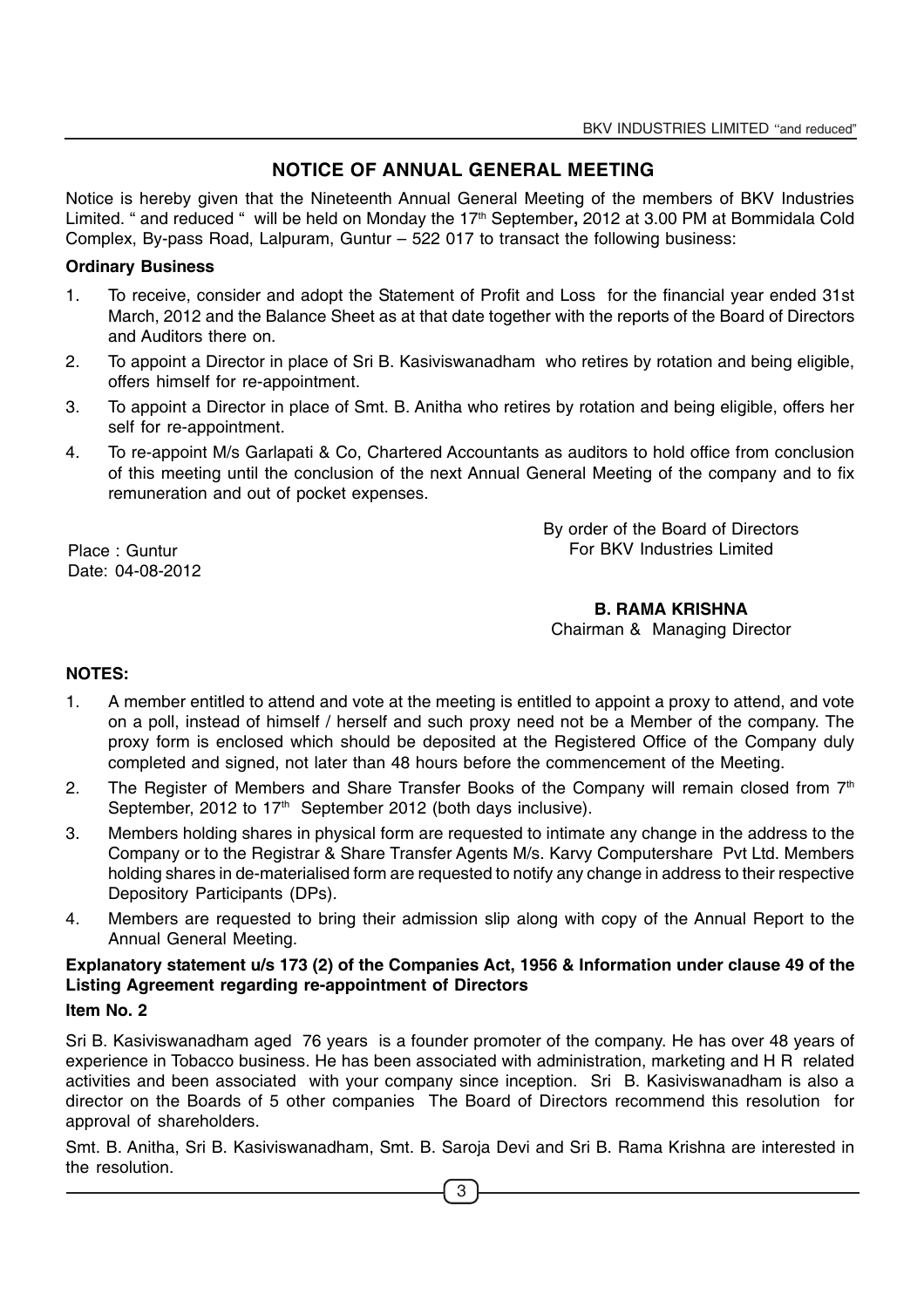#### **Item No. 3**

Smt. B. Anitha is a Law Graduate and underwent training in Personal Management. She has rich experience and knowledge in areas like legal, banking and H R related activities. Her knowledge of legal aspects will be a great help to the management in complying with various Governmental and other rules, procedures and regulations. Smt. B. Anitha is not a director on the Board of any other company. She is a chairman of Share Transfer Committee and member of Remuneration Committee and Shareholder / Investor Grievance Committees constituted by the company. The Board of Directors recommend this resolution for approval of shareholders.

Smt. B. Anitha, Sri B. Kasiviswanadham, Smt. B. Saroja Devi and Sri B. Rama Krishna are interested in the resolution.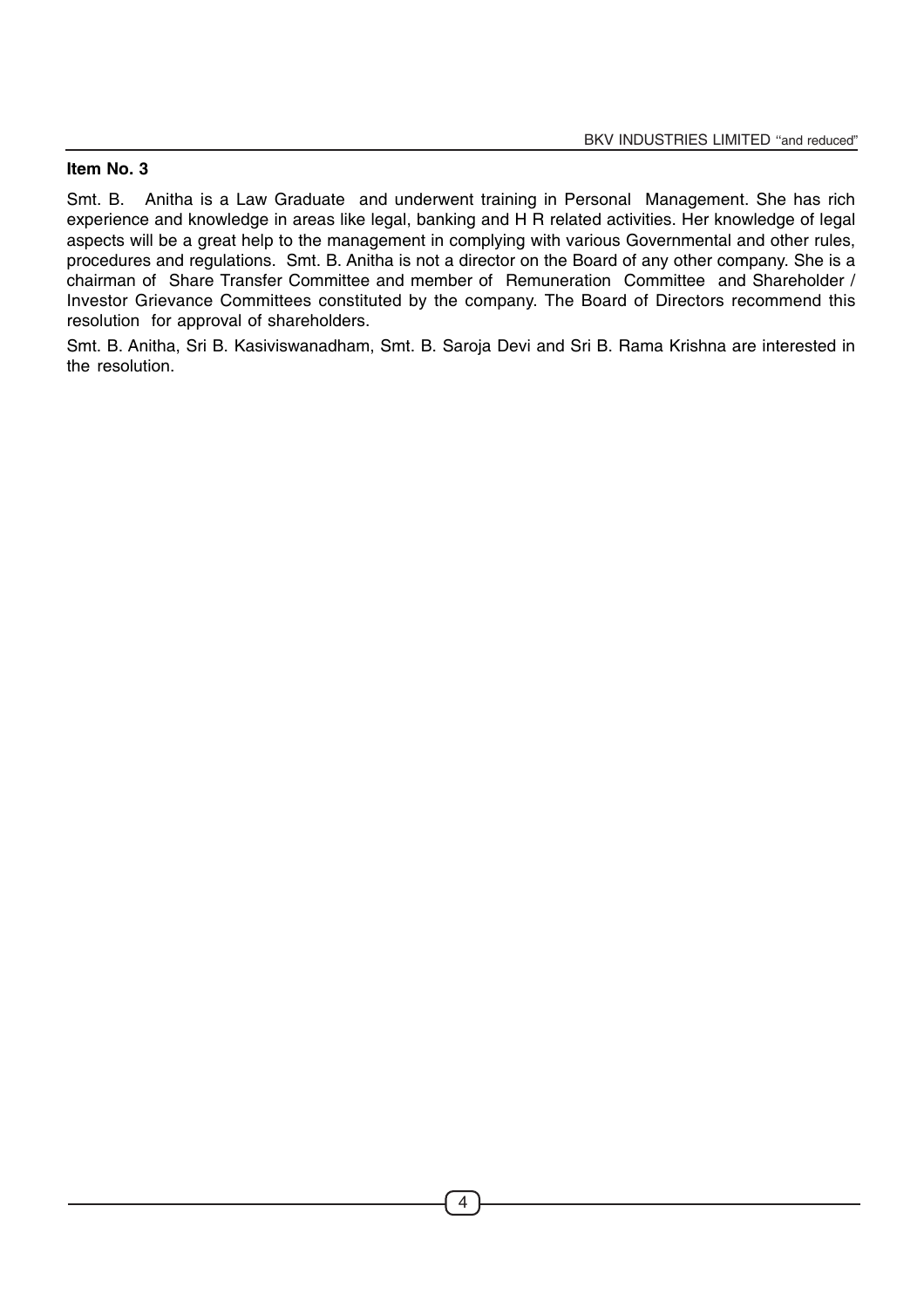(Rs. in Lakhs)

#### **DIRECTOR'S REPORT AND MANAGEMENT DISCUSSION & ANALYSIS**

Your Directors have pleasure in presenting you the Nineteenth Annual Report together with Audited Accounts for the year ended 31st March, 2012.

#### **PERFORMANCE OF THE COMPANY**

|                                                         | For the year ended<br>31/03/2012 | For the year ended<br>31/03/2011 |
|---------------------------------------------------------|----------------------------------|----------------------------------|
| Sales & Other Income                                    | 64.96                            | 52.97                            |
| Profit/(Loss) before interest<br>and Depreciation       | 6.84                             | $(-) 7.24$                       |
| Depreciation                                            | 6.96                             | 7.55                             |
| Net Profit / (Loss) before tax & \<br>Exceptional items | $(-)$ 0.12                       | $(-)$ 14.79                      |
| <b>Exceptional items</b>                                | 6.35                             | 14.14                            |
| Net Profit/(Loss) after tax &                           |                                  |                                  |
| Exceptional items                                       | 6.23                             | $(-)$ 0.65                       |

#### **OPERATIONS:**

- A. Farm : During March, 2011, the Aqua Farm situated at Isakapalli is given on lease. The company also invested adequately for improving building structures like store rooms, administrative office, godowns, canteen etc so that the entire infrastructure is improved substantially for future operations.
- B. Hatchery: No seed is produced during the year 2011 2012. However shrimp is produced about 17.43 tonnes in ponds situated at Hatchery and achieved a shrimp turnover of Rs 37.59 lakhs.

#### **DIVIDEND:**

In view of huge accumulated losses, no dividend is declared.

#### **FUTURE PROSPECTS:**

The company has identified a buyer for its Hatchery at Mypadu in March 2012 in 'as is where is condition' and completed the formalities of selling the total property at a total price of Rs. 150 Lakhs and could repay the interest free unsecured loans extended by promoters for more than a decade . With this transaction the company has become debt free company and the promoters are reviewing the global market conditions to venture into commodities and other related business.

#### **PARTICULARS REGARDING ENERGY CONSERVATION etc. :**

Information regarding Energy Conservation and Technology Absorption required to be disclosed under Section 217 (1) (e) of the Companies Act, 1956 read with Companies (Disclosure of Particulars in the Report of Board of Directors) Rules, 1988 is enclosed as annexure.

#### **BOARD:**

As per Article 145 of Articles of Association of the Company, Sri B. Kasiviswanadham, director retires by rotation at the Annual General Meeting and being eligible offers himself for re-appointment.

As per Article 145 of Articles of Association of the Company, Smt. B. Anitha, director retires by rotation at the Annual General Meeting and being eligible offers herself for re-appointment.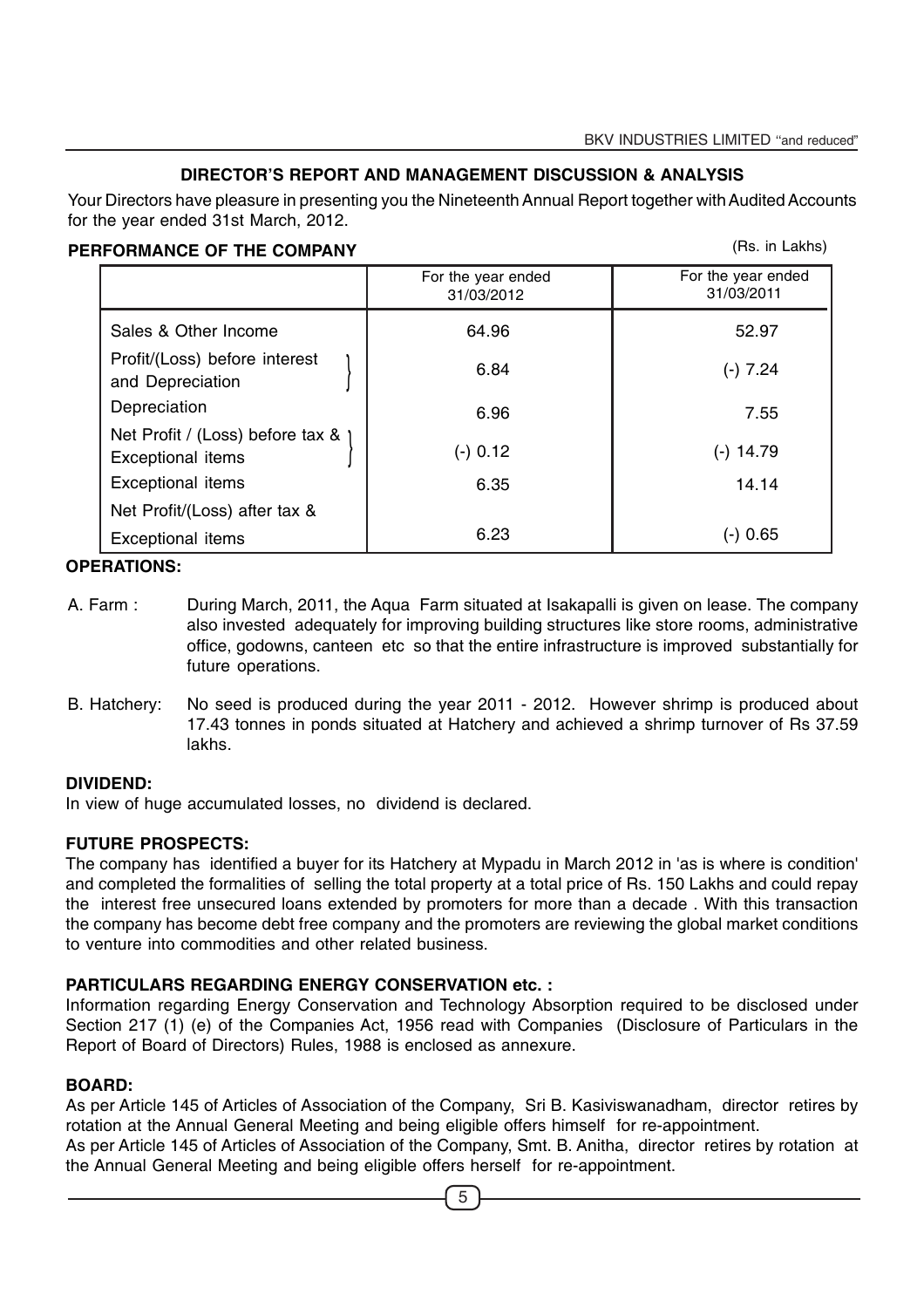## **PARTICULARS OF EMPLOYEES:**

None of the employees of your company was in receipt of remuneration exceeding the limit prescribed under section 217 (2A) of the Companies Act, 1956 during the year.

## **AUDITORS:**

M/s. Garlapati & Co, Chartered Accountants, who are the statutory auditors of the company retire at the conclusion of the Nineteenth Annual General Meeting and being eligible, offer themselves for re-appointment as Statutory Auditors of the Company. The company has received a letter from them to the effect that appointment, if made, would be within the prescribed limits under section 224 (1B) of the Companies Act, 1956.

# **LISTING AGREEMENT WITH STOCK EXCHANGES:**

As per the requirement of Listing Agreement, the Company declares that it's securities are listed on the Stock Exchanges of Bombay, Delhi, Kolkata, Chennai, and Hyderabad. The company confirms that it has paid annual listing fees to the Stock Exchanges of Kolkata, Bombay and Chennai for the year 2012-2013. The Hyderabad Stock Exchange Ltd had stated that no Annual Listing Fees need be paid in view of their de-recognition by SEBI. The company has applied for delisting of the Company's shares to the Stock Exchanges of Kolkata, and Delhi which are under process. There was no demand from Delhi Stock Exchange and the company has not paid any listing fees**.**

## **DIRECTOR'S RESPONSIBILITY STATEMENT**:

Pursuant to the provisions of Section 217 (2AA) of the Companies Act, 1956 your Directors confirm :

- a) that in the preparation of the annual accounts for the year ended 31<sup>st</sup> March, 2012, the applicable accounting standards have been followed along with proper explanation relating to material departures, if any;
- b) that the directors have selected such accounting policies and applied them consistently and made judgments and estimates that are reasonable and prudent so as to give a true and fair view of the state of affairs of the company at the end of the financial year 2011-2012 and of the Profit of the Company for that year.
- c) that the directors have taken proper and sufficient care for the maintenance of adequate accounting records in accordance with the provisions of the Companies Act, 1956 for safeguarding the assets of the Company and for preventing and detecting fraud and other irregularities.
- d) that the directors have prepared the annual accounts on a going concern basis.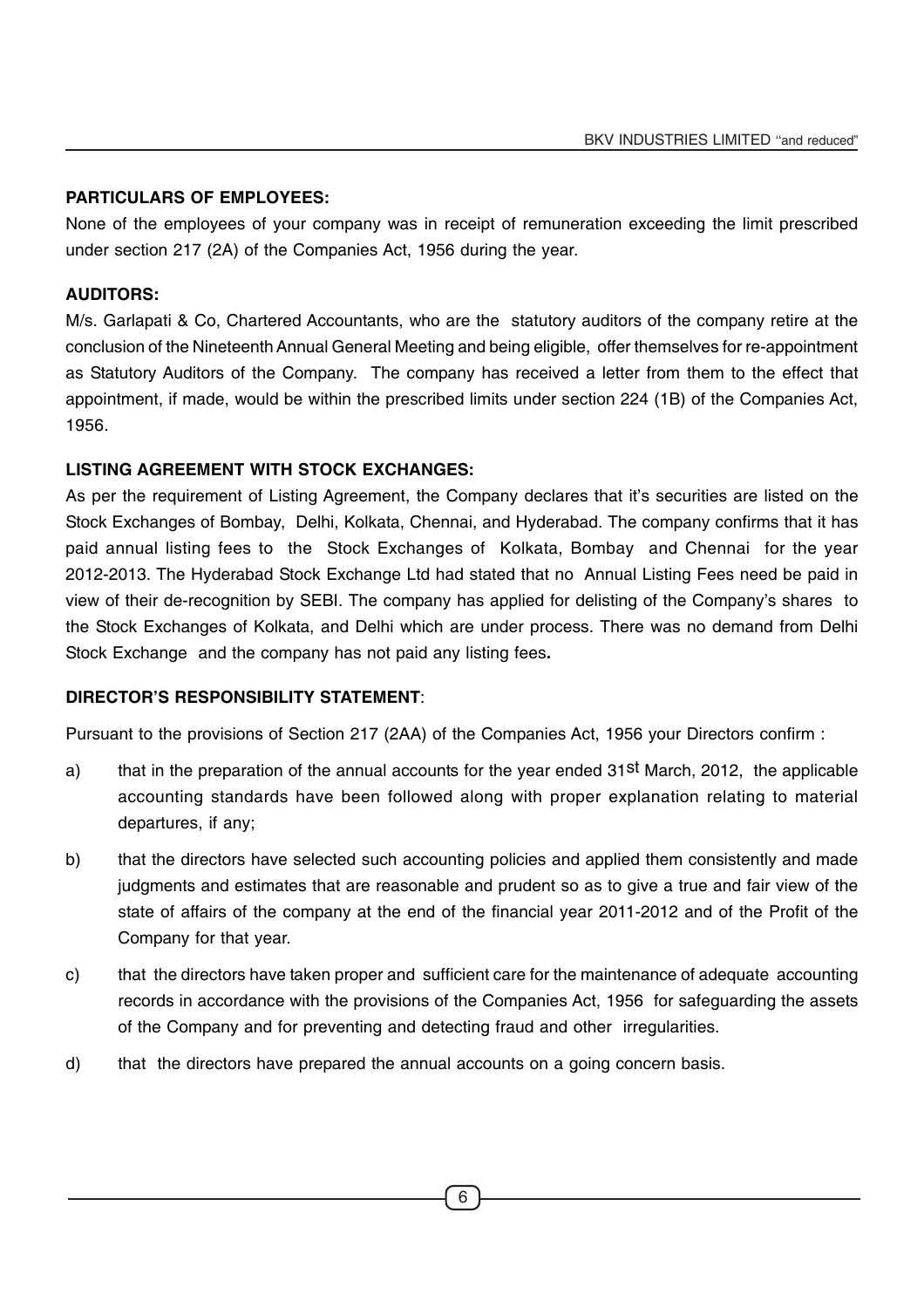#### **CORPORATE GOVERNANCE**:

A separate report on Corporate Governance with Auditor's certificate on its compliance is attached as Annexure to this report.

#### **MANAGEMENT DISCUSSION & ANALYSIS**

#### **A. INDUSTRY, STRUCTURE, DEVELOPMENT AND OUTLOOK**.

India's marine exports are likely to grow by over 28% year-on-year to \$ 4.5 Billion in the current fiscal on rasing demand from Europe and U.S.A. During 2011-12 the Sea Food exports stood at \$ 3.5 Billion according to data provided by MPEDA. The increase is mainly due to vannamei and Black Tiger Shrimp. In 2010 Indian packers exported 66 million pounds of shrimp to the United States. In 2011 this figure jumped to 106 million pounds , a 60 percent increase in just one year. Most of the growth can be attributed to farmed white shrimp. The growth of white shrimp Industry has been nothing short of phenomenal in India. The biggest market hurdle comes from India's white shrimp producers' tendency to raise large sizes such as 16/20 and 21/25 in all product forms. If India continues to focus on large sizes this year, this will push these sizes lower for all large shrimp, especially from Asian origins.

#### **B. OPPORTUNITIES, THREATS, RISKS AND CONCERNS**

In addition to unseasonal weather, farmers and packers experienced higher energy costs, as well as inflationary pressures. The global economy faces critical challenges and the biggest risk is Europe's debt crisis. Growth is slowing in emerging Asian economies. There is still high unemployment in the United States, with stagnant wage growth and a depressed housing market. Consumer disposable income among Americans declined in 2011. Consumers cannot accelerate levels of spending unless they make more money, but this is not likely to happen until the job market improves. Hence, there should be a relatively stable US shrimp market in the year 2012. Last year was a challenging year on the quality front, as most factories were unprepared to handle these volumes. Most factories invested in expansions and are well positioned to handle more quantities. The biggest challenges are increasing wages, and thanks to a weakening currency, prices have relatively been stable.

#### **C. INTERNAL CONTROL SYSTEM**

An effective internal control system and all controls are continuously reviewed and risks of inaccurate financial reporting and fraud, if any, are dealt with immediately and eliminated.

The company has a well established system of internal control in operation which complies with the relevant provisions on 'Internal Control' under the Company's Auditor's Report Order 2003 and as prescribed under revised clause 49 of the Listing Agreement with Stock Exchanges.

The status of implementation of recommended solutions are regularly reviewed and presented to the Audit Committee of the Board.

#### **D. FINANCIAL PERFORMANCE**

The financial statements are prepared in compliance with the requirements of the Companies Act, 1956 and Generally Accepted Accounting Principles in India. The management accepts the responsibility of integrity and objectivity of the financial statements and the basis for various estimates and the judgments used in preparing the financial statements.

During the year ended 31st March, 2012 the company achieved a turnover of Rs. 37.59 lakhs against the previous year of Rs.37.25 lakhs. During March, 2011, the company had given it's Farm for a short term lease. Near Hatchery the company carried out limited farming operations to maintain its assets and also improved its infrastructure in Farm. However the company could just meet its expenses and earned a marginal profit of Rs. 6.23 lakhs.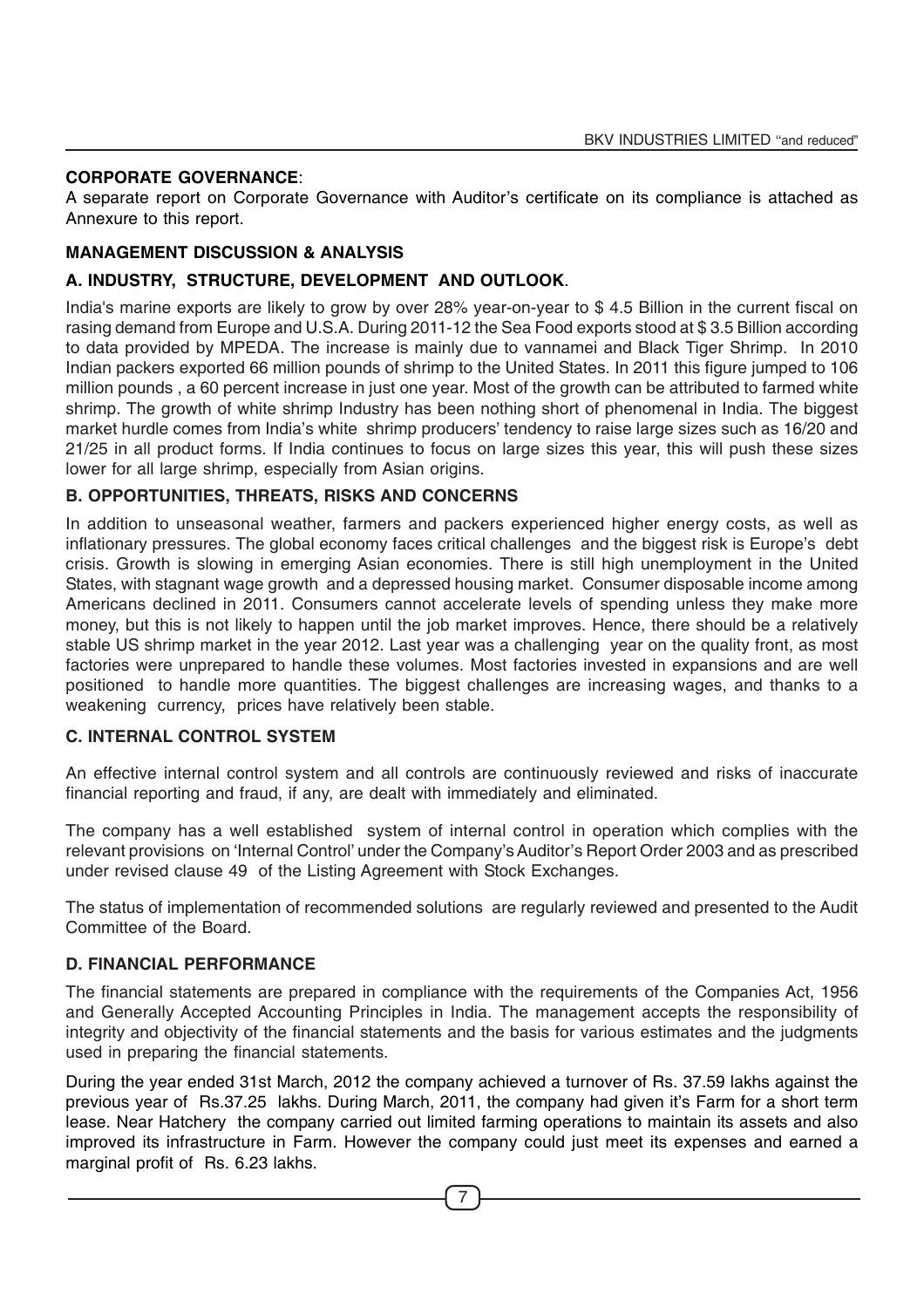## **E. CAUTIONARY STATEMENT**

Statement in this report, particularly those which related to management decision and analysis, describing the company's objectives, projections, estimates and expectations may constitute " forward looking statements " within the meaning of applicable laws and regulations. Actual results might differ materially from those either expressed or implied.

Due to head winds in the market environiment that could upset the proposed operations of the company. However the company had already sold its Hatchery assets and given the farm assets on lease for a short term, the company may be able to curtail substantial administrative costs and there by reduce its losses considerably.

#### **DELISTING OF SHARES**:

Company's Ordinary Equity shares are originally listed in the Stock Exchanges of Mumbai (BSE) and four other Stock Exchanges at New Delhi, Kolkata, Chennai and Hyderabad. The shares of the company are compulsorily traded in dematerialized form. The Board considered that continued listing on all stock exchanges was not necessary and therefore decided to de-list from Delhi and Calcutta stock exchanges in pursuance of special resolution passed in the 14th Annual General Meeting held on 28th September**,** 2007. The company since made an application for delisting of its shares in Delhi and Kolkata stock exchanges and the matter is under consideration of these Stock Exchanges.

#### **APPRECIATION:**

The Board appreciates the valuable co-operation and support extended by all the employees and shareholders of the Company.

By order of the Board of Directors

Place : Guntur Date: 04-08-2012

## **B. RAMA KRISHNA**

Chairman & Managing Director

#### **ANNEXURE TO THE DIRECTOR'S REPORT**

Annexure to the Director's Report under Section 217 (1) (e) of the Companies Act, 1956 read with Companies (Disclosure of Particulars in the report of Board Of Directors) Rules, 1988 and forming part of Director's Report.

| А. | B. i.<br>ii. | Conservation of Energy<br>Technology Absorption, Adaptation & Innovation<br>Research and Development (R&D) | - Not Applicable -<br>- Not Applicable -<br>- Not Applicable - |         |
|----|--------------|------------------------------------------------------------------------------------------------------------|----------------------------------------------------------------|---------|
| C. |              | Foreign Exchange Eamings & Outgo                                                                           | Rs. in Lakhs                                                   | $U.S.\$ |
|    |              |                                                                                                            |                                                                |         |
|    |              | Foreign Exchange earnings                                                                                  | - Nil -                                                        | - Nil - |
|    | ii.          | Foreign Exchange outgo in respect of                                                                       |                                                                |         |
|    |              | Raw Materials and others                                                                                   | - Nil -                                                        | - Nil - |
|    |              | iii. Capital Goods                                                                                         | - Nil -                                                        | - Nil - |
|    |              |                                                                                                            |                                                                |         |

Place : Guntur Date: 04-08-2012 By order of the Board of Directors

**B. Rama Krishna** Chairman & Managing Director

A report on Corporate Governance is enclosed.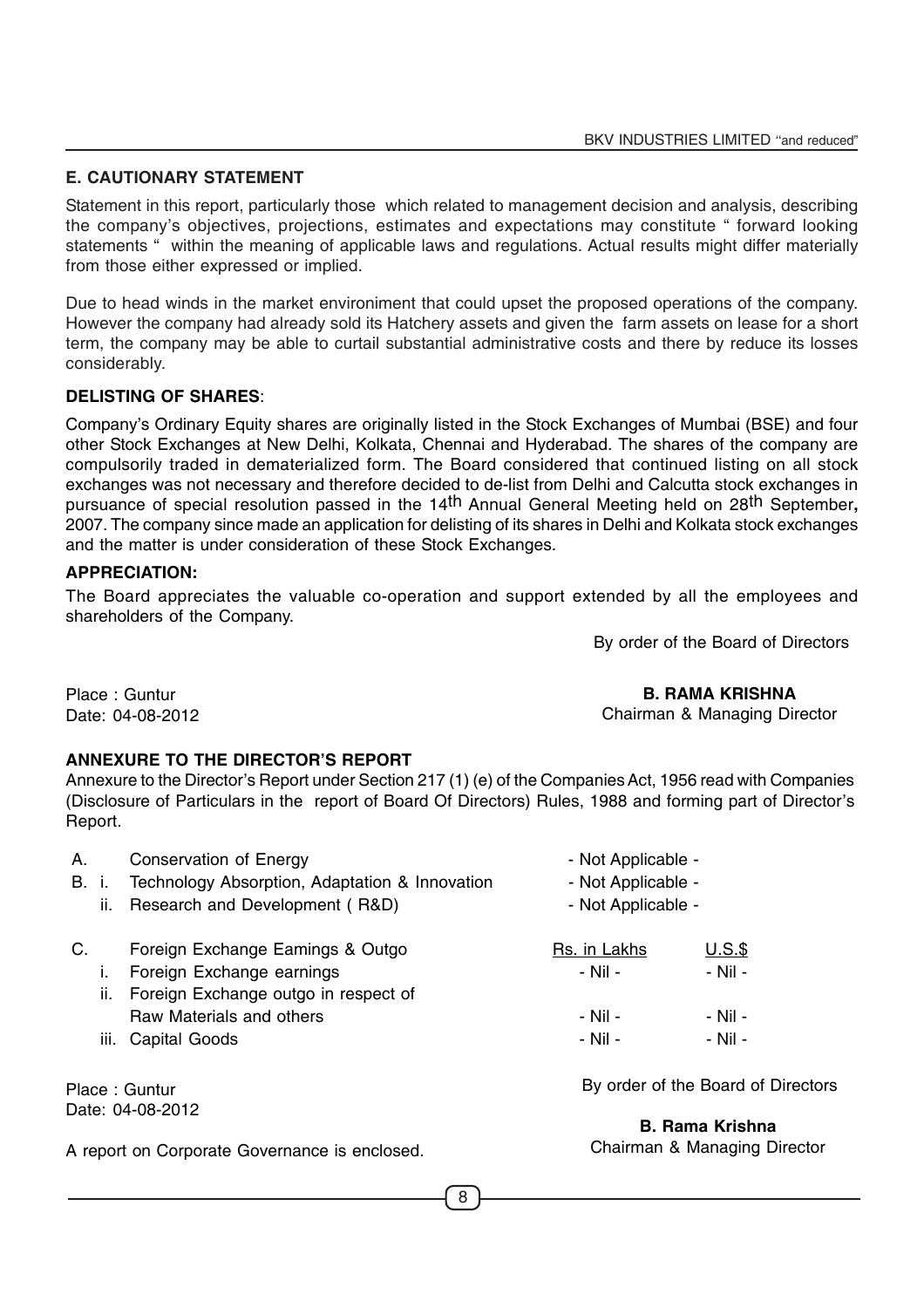#### **ANNEXURE TO THE DIRECTORS' REPORT**

#### **COMPLIANCE REPORT ON CORPORATE GOVERNANCE FOR THE YEAR APRIL 1, 2011 TO MARCH 31, 2012.**

Pursuance to Clause 49 of the Listing Agreement with the Stock Exchanges, your Directors present below a detailed Compliance Report on Corporate Governance:

#### **Company's philosophy on code of Governance**

Corporate Governance aims at achieving high level of efficiency, accountability, responsibility and fairness in dealing with all stakeholders. Your company committed to Good Corporate Governance to ensure that all functions of the company are discharged in a professionally sound and competent manner, which leads to increasing employee, customer satisfaction and shareholder value.

#### **Board of Directors**

#### **Composition:**

The strength of the Board of Directors as on 31/03/2012 is 8. Board comprises of Executive and Non-Executive Directors. The Non-Executive Directors bring external and wider perspective to the Board's deliberations and decisions. The Board comprises of one Chairman & Managing Director and 7 Non-Executive directors. The Board represents an optimal mix of professionalism, knowledge and experience.

#### **No. of Board Meetings held during the year along with the dates of the Meetings:**

Board meets generally to take stock of the assets management, to discuss and decide on company / business policy and strategy apart from normal Board business.

During the financial year ended March 31, 2012 seven Board Meetings were held on 04/05/2011, 5/07/2011, 28/07/2011, 13/08/2011, 29/10/2011 , 30/01/2012 and 14/02/2012.

The following table gives the composition and category of the Directors of the Board, their attendance at the Board Meetings during the year and at the last Annual General Meeting and also the number of Directorships and Committee Memberships/ Chairmanships held by them in other companies.

| Name of the Director                                         | Category of<br>Directorship           | No. of<br><b>Board</b><br>Mtgs.<br>attendedl | Atten<br>dance<br>at last<br>AGM | * No. of<br>Director-ships<br>in other public<br>companies | No. of<br>Member ships/<br>Chairman<br>ships of committees<br>of other companies. |
|--------------------------------------------------------------|---------------------------------------|----------------------------------------------|----------------------------------|------------------------------------------------------------|-----------------------------------------------------------------------------------|
|                                                              | 2                                     | 3                                            | 4                                | 5                                                          | 6                                                                                 |
| Shri Bommidala Kasi Viswanadham,                             | Non-Executive Director                | 4                                            | <b>No</b>                        | None                                                       | None                                                                              |
| Shri Bommidala Rama Krishna,<br>Chairman & Managing Director | Executive Director                    | 7                                            | Yes                              | None                                                       | None                                                                              |
| Smt. Bommidala Saroja Devi                                   | Non-Executive Director                | 3                                            | No                               | None                                                       | None                                                                              |
| Smt. Bommidala Anitha                                        | Non-Executive Director                | 5                                            | No                               | None                                                       | None                                                                              |
| Shri N. Dolendra Prasad                                      | Non-Executive<br>Independent Director | 3                                            | No                               | One                                                        | None                                                                              |
| Shri Kanteti Sridhar                                         | Non-Executive<br>Independent Director | 5                                            | No                               | None                                                       | None                                                                              |
| Sri Tunuguntla Rama Krishna                                  | Non-Executive<br>Independent Director | 6                                            | Yes                              | None                                                       | None                                                                              |
| Sri Yedlapalli Srinivasa Rao                                 | Non-Executive<br>Independent Director | 4                                            | No                               | None                                                       | None                                                                              |

\* Excludes alternate directorships, Directorships in Indian Private Limited Companies & Foreign Companies.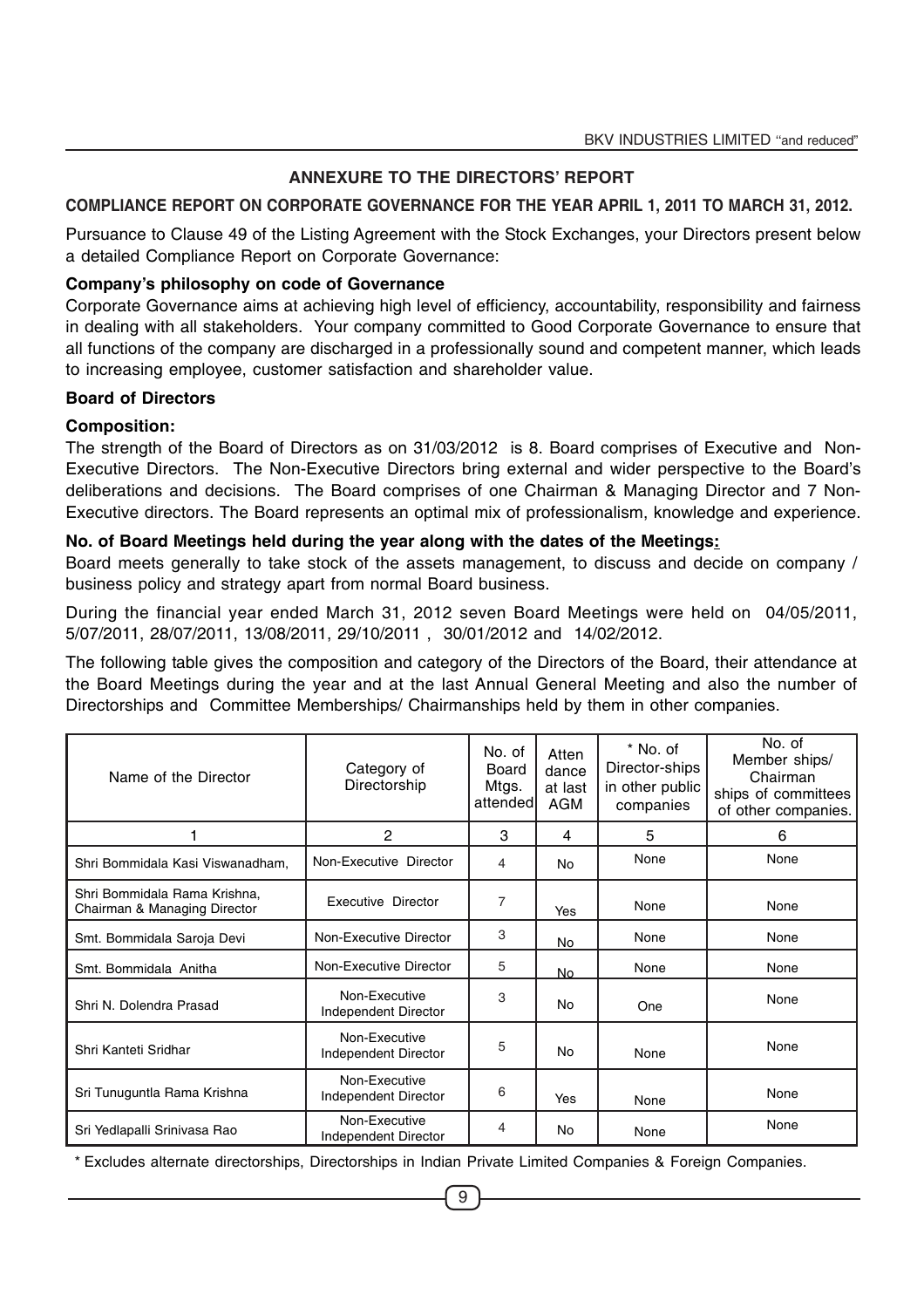#### **Directors Retiring by rotation**

The information is provided in the Notes appended to the Explanatory Statement of the Notice under the heading " Information under clause 49 of the Listing Agreement regarding reappointment of Directors ".

#### **Disclosure of transactions where Non-Executive Directors have pecuniary interest.**

None of the Non-Executive Directors has any pecuniary relationship or transactions vis-a-vis the Company. The directors periodically disclose their interest in different companies and transactions/contracts of the Company with such companies are taken on record in the Board Meetings

No. of equity shares held by the non-executive directors as on 31/03/2012

| Name of the Non-Executive Director | No.of Shares held | Percentage |
|------------------------------------|-------------------|------------|
| Sri B. Kasi Viswanadham            | 45,58,822         | 29.51      |
| Smt. B. Saroja Devi                | 24, 13, 716       | 15.62      |
| Smt. B. Anitha                     | 4,06,825          | 2.63       |

#### **Audit Committee**

#### **(a) Brief description of terms of reference**

The Terms of reference of this committee cover the matters specified for Audit Committee under Clause 49 of the Listing Agreement as well as in Section 292A of the Companies Act, 1956, besides other terms as may be referred by the Board of Directors. These include overseeing company's financial reporting process and disclosure of financial information to ensure that the financial statements are correct, sufficient and credible; reviewing annual and quarterly financial statements with management before submitting to the Board; reviewing the adequacy of internal control systems with management, external and internal auditors and reviewing the company's financial risk and management policies.

#### **(b) Composition, Meetings and Attendance during the year**

The Audit Committee comprises of three non-executive directors. During the financial year ended 31st March, 2012 the committee met 4 times i.e on  $4<sup>th</sup>$  May, 2011, 28<sup>th</sup> July, 2011, 29<sup>th</sup> October, 2011 and 14<sup>th</sup> February, 2012

| <b>Directors</b>       | Chairman/<br><b>Member</b> | Category                      | No.of meetings<br>attended |
|------------------------|----------------------------|-------------------------------|----------------------------|
| Sri Kanteti Sridhar    | Chairman                   | Non - Executive & Independent | 4                          |
| Sri N. Dolendra Prasad | Member                     | Non - Executive & Independent |                            |
| Sri T. Rama Krishna    | Member                     | Non - Executive & Independent | 4                          |

The attendance of the each member of the committee is given below:

# **Remuneration Committee**

# **Terms of Reference**

The company has appointed a Remuneration Committee comprising of three non-executive members namely Sri. K. Sridhar (Chairman), Smt. B. Anitha,.**a**nd Mr. T. Rama Krishna

The committee is authorised, inter alia, to deal with matters related to compensation by way of salary, perquisites, benefits etc to the whole time directors of the company and set guidelines for salary and perquisites of the other senior employees.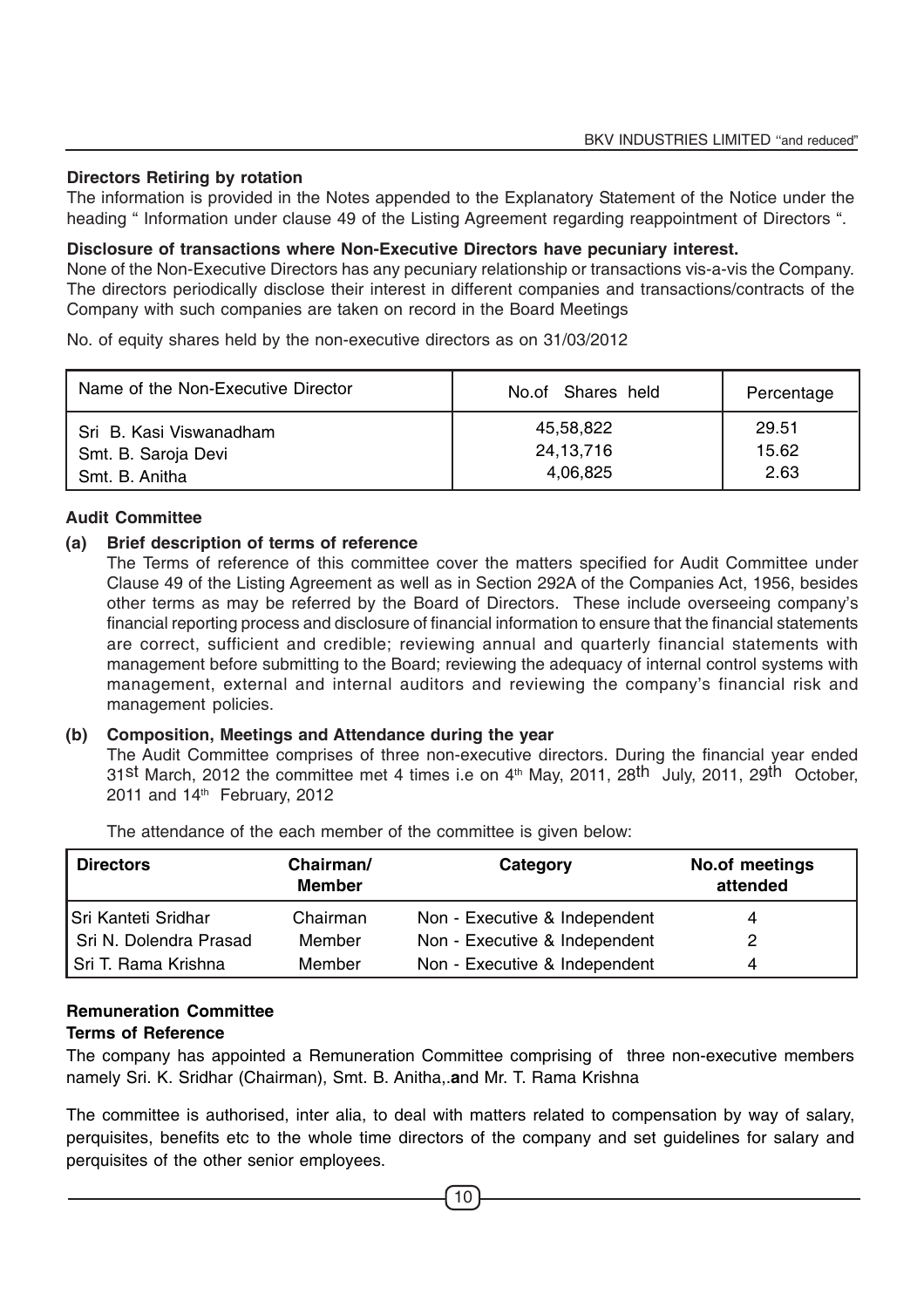#### **Remuneration of Directors**

The details of the remuneration paid to Managing Director for the financial year 2011-2012 are given below :

| Name of the Director                               | Bommidala Ramakrishna<br>(Chairman & Managing Director) |
|----------------------------------------------------|---------------------------------------------------------|
| Salary<br><b>Benefits</b><br><b>Provident Fund</b> | Rs. 3,06,000/-                                          |
| Total                                              | Rs. 3,06,000/-                                          |

#### **Shareholders / Investor Grievance Committee**

The company has a Shareholders / Investor Grievance Committee comprises of three non executive directors namely Smt. B. Saroja Devi (chair person), Smt. B. Anitha and Mr. T. Rama Krishna, non-executive directors.

The Shareholders / Investor Grievance Committee met four times i.e on 4th May, 2011, 28th July, 2011, 29th October, 2011 and 14th February, 2012.and reviewed shareholders complaints position and expressed satisfaction over the compliance of the investors grievances. All complaints received from the shareholders by the company are forwarded to Registrars and Share Transfer Agents " M/s. Karvy Computershare Pvt. Ltd" for furnishing replies to the shareholders explaining the position of the complaints. The Registrars and Share Transfer Agents " M/s. Karvy Computershare Pvt. Ltd" submits "Investor Grievance Report" every quarter which will be reviewed by the Shareholders / Investor Grievance Committee.

The Company received a total of 37 complaints from 01.04.2011 to 31.03.2012 from its shareholders, all of which were resolved within 30 days to the satisfaction of the shareholders. No share transfers arising out of the financial year in question are pending beyond the normal service time of Two weeks from the date of receipt of complete documentation required to affect the transfer.

#### **Share Transfer Committee**

The Company has constituted Share Transfer Committee comprising of Smt. B. Anitha as chair person and Mr. B. Rama Krishna and Sri. Bh.V.Mohana Rao as members. The Committee met 10 times during the year to approve the Memorandum of Share Transfers, sub-division / consolidation of share certificates, transmission of shares and issue of duplicate share certificates, which are submitted by the Share Transfer Agents after completing their formalities. Share Transfers approved by the Committee are placed at the Board Meeting from time to time. During the period under review 2,800 Equity Shares were transferred. There are no pending share transfers as on date of this Report.

#### **General Body Meetings**

Details of location of the last three Annual General Meetings of the Company are given below:

| Date of AGM         | Time        | <b>Place</b>                             |
|---------------------|-------------|------------------------------------------|
| 16th September 2009 | $3.00$ P.M. | Bommidala Cold Complex, Lalpuram, Guntur |
| 24th September 2010 | $3.30$ P.M. | Bommidala Cold Complex, Lalpuram, Guntur |
| 17th September 2011 | 2.30 P.M    | Bommidala Cold Complex, Lalpuram, Guntur |

There have been no ordinary or special resolution passed by the company's shareholders through Postal Ballot during the year.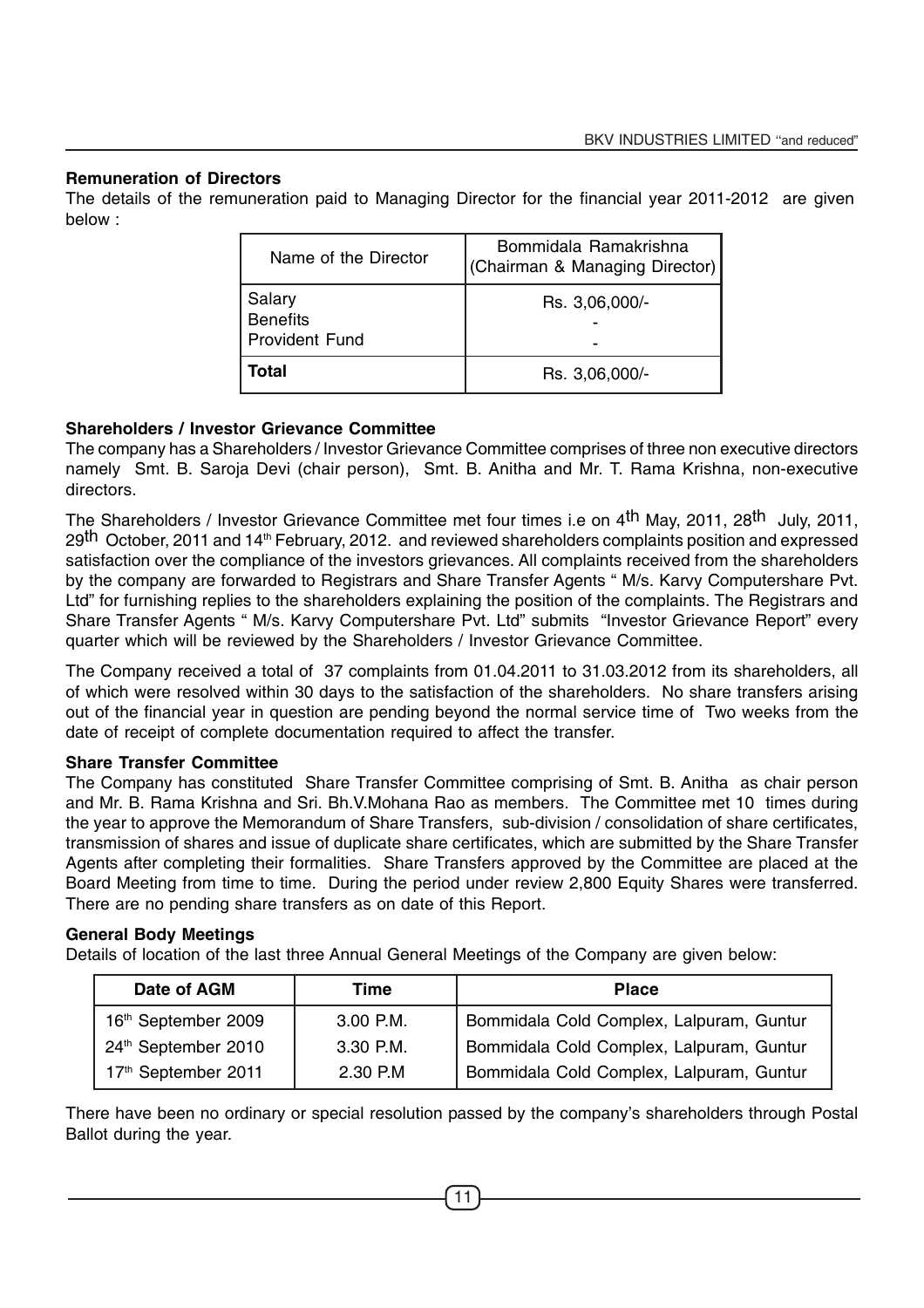#### **Disclosures**

Disclosures on materially significant related party transactions i.e. transactions of the Company of material nature, with its Promoters, the Directors or the Management, their subsidiaries or relatives etc. that may have potential conflict with the interests of Company at large:

The Company has received disclosures from Directors wherever applicable. Attention is drawn to para 31 of Notes on Accounts for details.

Details of non-compliance by the Company, penalties, strictures imposed on the Company by Stock Exchanges or SEBI or any statutory authority, on any matter related to capital markets, during the last three years:

- None -

#### **Means of Communication**

The quarterly audited / un-audited financial results of the Company are published in The New Indian Express (National newspaper) and Andhra Prabha (vernacular newspapers).

The information required under the Companies Act and the Listing Agreement, is sent to Stock Exchanges, where Company's equity shares are listed, through facsimile and courier / post and by publication in the above news papers. wherever required.

#### **General Shareholder Information**

| Annual General Meeting:            | 17 <sup>th</sup> September 2012 at 3.00 P.M at Bommidala Cold Complex,<br>Lalpuram, Bypass Road, Guntur.                                                                                                                                                                                              |  |  |
|------------------------------------|-------------------------------------------------------------------------------------------------------------------------------------------------------------------------------------------------------------------------------------------------------------------------------------------------------|--|--|
| <b>Financial Calendar:</b>         | Financial year – April to March<br>a.<br>First Quarter Results – In the Second week of August<br>b.<br>Half yearly Results - In the Second week of November<br>$C_{\cdot}$<br>Third Quarter Results – In the Second week of February<br>d.<br>Fourth Quarter Results- In the Second week of May<br>e. |  |  |
| Dates of Book Closure:             | 7th September 2012 to 17 <sup>th</sup> September 2012 (both days inclusive)                                                                                                                                                                                                                           |  |  |
| Listing on Stock Exchanges         | The Company's shares are presently listed on the following stock exchanges<br>Bombay Stock Exchange Ltd<br>i.<br>The Hyderabad Stock Exchange Ltd<br>ii.<br>The Calcutta Stock Exchange Ltd *<br>iii.<br>The Delhi Stock Exchange Ltd *<br>İV.<br>Madras Stock Exchange Ltd<br>V.                     |  |  |
| ISIN Number for NSDL & CDSL:       | INE 356 C 01022                                                                                                                                                                                                                                                                                       |  |  |
| Registrars & Share Transfer Agents | M/s. Karvy Computershare Private Limited<br># 17-24, Vittal Rao Nagar, Madhapur,<br><b>HYDERABAD - 500 081</b>                                                                                                                                                                                        |  |  |

\* Application for delisting is under consideration of Delhi & Calcutta stock exchanges.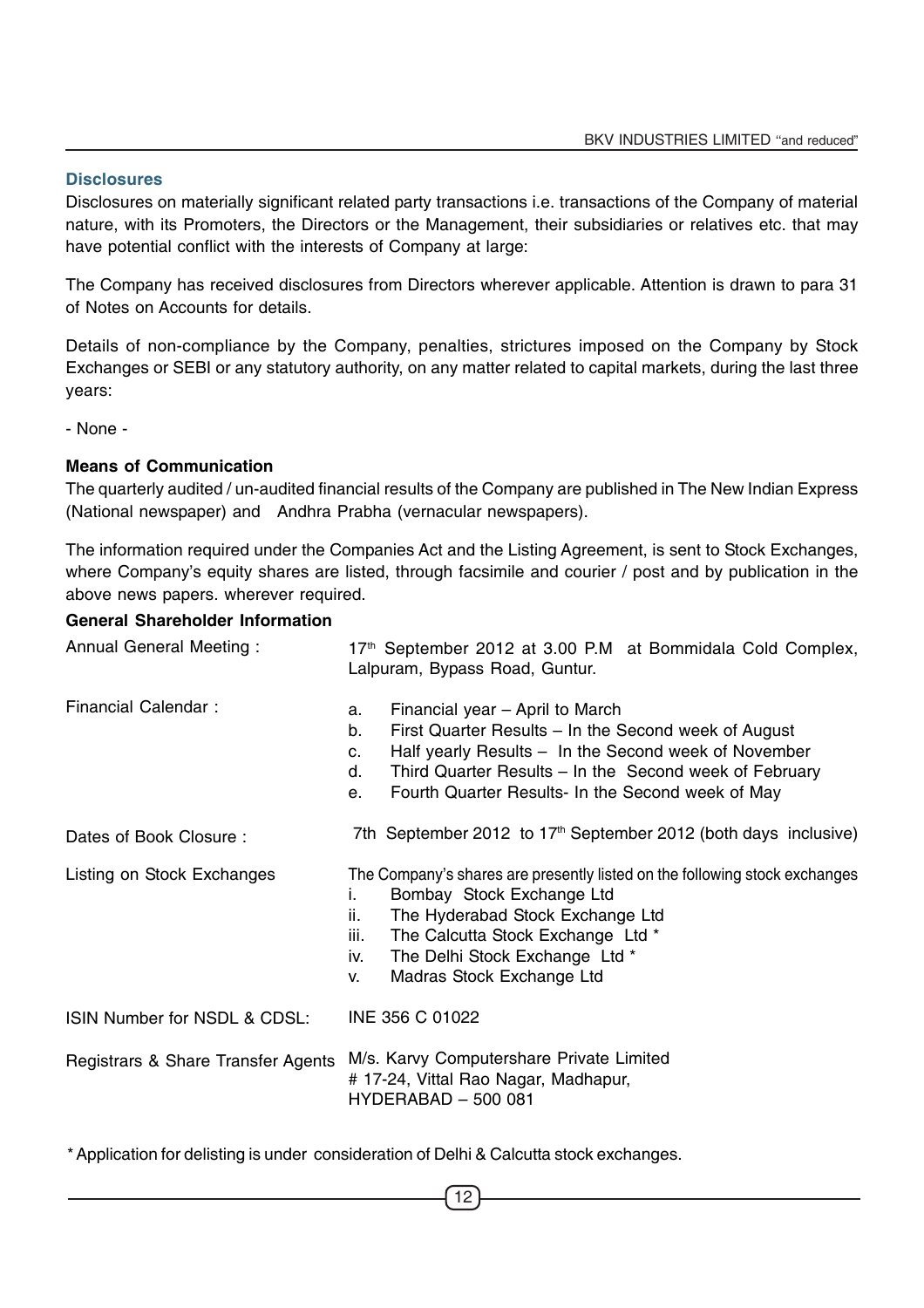## **E-mail I D of the Grievance Redressal Division:**

As required by the amendment to the Listing Agreement (Insertion of Clause 47(f)), the company has opened separate e-mail ID of the Grievance Redressal Division viz. "contact.bkvind @bommidala.co.in " and the investors can now directly address their grievances to this e-mail ID for quick attention of the company.

#### **Share Transfer System:**

SEBI has notified the compulsory trading of equity shares of the Company in dematerialisation form. However, the equity shares of the Company are traded in demat as well as in non-demat form. The Company appointed M/s. Karvy Computershare (P) Limited as Registrars & Share Transfer Agents for both electronic and physical transfers.

For demat shares, the Company is registered with NSDL and CDSL. The ISIN allotted to Equity Shares is INE 356 C 01022

For non-demat shares, the transfers are processed and registered at M/**s**. Karvy Computershare (P) Limited. Shares lodged for transfer are normally processed within 15 days from the date of lodgment, if the documents are clear in all respects.

Distribution of Shareholding as on 31st March, 2012

| <b>Category (Amount)</b>                      | No. of Shareholders | <b>Amount Rs.</b> | % to Total |
|-----------------------------------------------|---------------------|-------------------|------------|
| 5000<br>$\qquad \qquad \blacksquare$          | 13,170              | 31,72,838         | 20.54      |
| 10000<br>5001<br>$\qquad \qquad \blacksquare$ | 51                  | 3,58,159          | 2.32       |
| 10001<br>$-20000$                             | 26                  | 3,51,121          | 2.27       |
| 20001<br>30000<br>$\blacksquare$              | 7                   | 1,68,898          | 1.09       |
| 30001<br>$-40000$                             | 3                   | 1,02,519          | 0.66       |
| 40001<br>50000<br>$\blacksquare$              | 3                   | 1,27,765          | 0.83       |
| $-100000$<br>50001                            | 3                   | 2,59,100          | 1.68       |
| 100000 and above                              | 6                   | 1,09,08,184       | 70.61      |
| <b>Total</b>                                  | 13,269              | 1,54,48,584       | 100.00     |

Categories of Shareholding as on 31<sup>st</sup> March, 2012

| Category                                         | No. of Shares | % to Total |
|--------------------------------------------------|---------------|------------|
| Promoters & Associates                           | 1,08,20,284   | 70.04      |
| Foreign Institutional Investors                  |               |            |
| <b>Public Financial Institutions &amp; Banks</b> | 5,000         | 0.03       |
| Mutual Funds & UTI                               | 41,900        | 0.27       |
| <b>Private Corporate Bodies</b>                  | 7,89,698      | 5.11       |
| NRI's and OCB's                                  | 1,78,612      | 1.16       |
| Indian Public                                    | 36,13,090     | 23.39      |
|                                                  |               |            |
| Total                                            | 1,54,48,584   | 100.00     |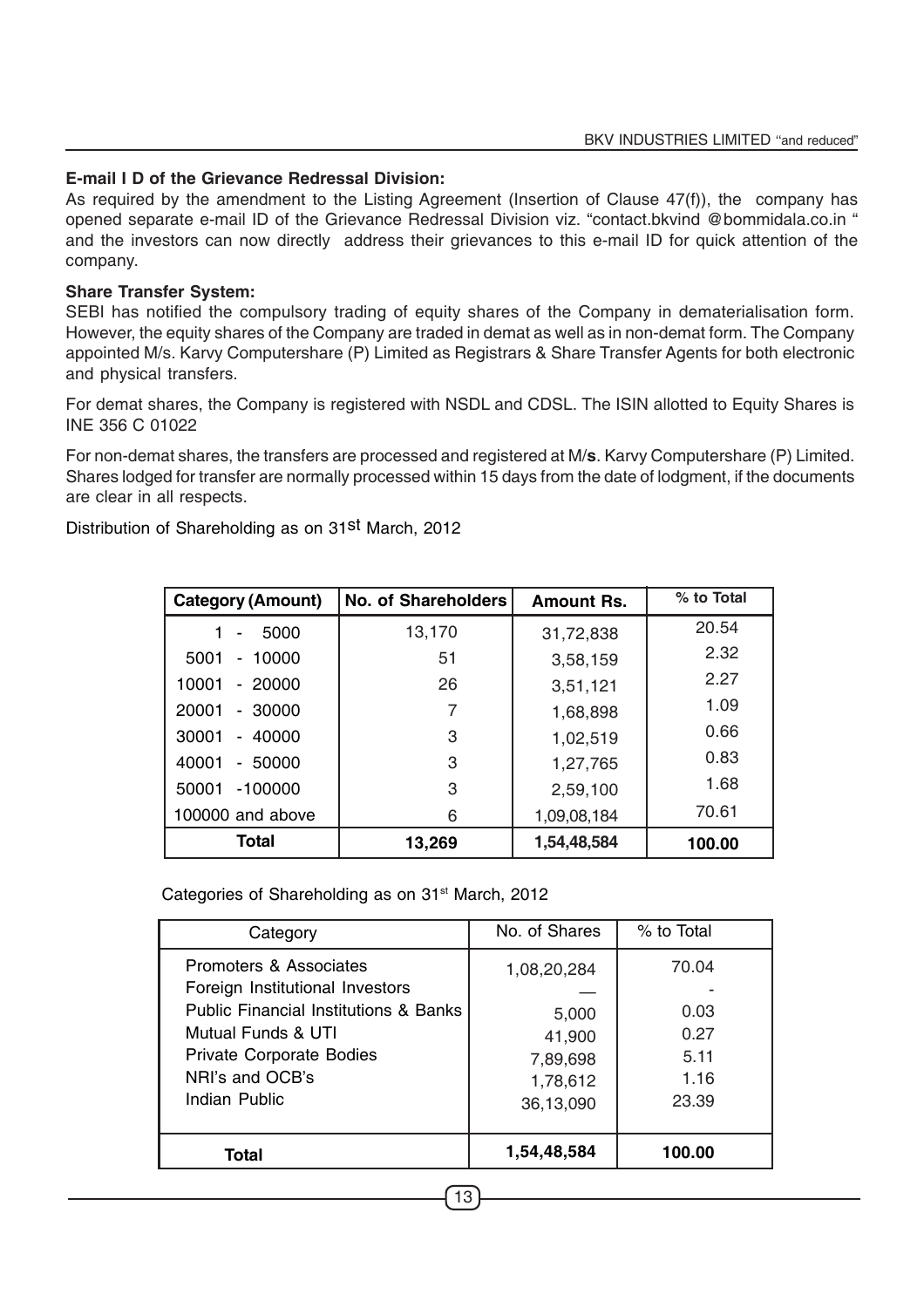| <b>Month</b> | <b>BKV Industries Ltd. Stock Performance</b> |           |  |  |
|--------------|----------------------------------------------|-----------|--|--|
|              | High (Rs.)                                   | Low (Rs.) |  |  |
| April, 2011  | 4.90                                         | 3.89      |  |  |
| May, 2011    | 5.04                                         | 4.52      |  |  |
| June, 2011   | 4.55                                         | 4.35      |  |  |
| July, 2011   | 4.65                                         | 4.23      |  |  |
| Aug., 2011   | 4.65                                         | 4.20      |  |  |
| Sep.' 2011   | 4.46                                         | 3.81      |  |  |
| Oct., 2011   | 4.60                                         | 4.04      |  |  |
| Nov., 2011   | 4.35                                         | 3.71      |  |  |
| Dec., 2011   | 3.71                                         | 3.53      |  |  |
| Jan., 2012   | 3.70                                         | 3.53      |  |  |
| Feb., 2012   | 3.52                                         | 2.13      |  |  |
| Mar., 2012   | 2.03                                         | 1.39      |  |  |

Market Price: High / Low during each month in Financial year 2011-2012 in BSE and performance.

Dematerialisation of Shares 81.71 % Equity Shares of the company have been dematerialized as on 31st March, 2012.

#### **Green Initiative in Corporate Governance**

The Ministry of Corporate Affairs (MCA) has taken a "Green Initiative in Corporate Governance" by allowing paperless compliances by Companies through electronic mode. In accordance with the recent circular no. 17/2011 date April 21, 2011 and circular no. 18/2011 dated April 29, 2011 issued by the Ministry, Companies can now send various notices and documents, including Annual Report, to its shareholders through electronic mode to the registered e-mail addresses of shareholders. This welcome initiative of MCA will reduce paper consumption to a great extent and enhance corporate contribution to a greener and safer environment. All shareholders of the Company can contribute to this initiative and reduce paper usage by opting to receive various notices and documents through electronic mode to their registered e-mail address. Company had informed all the shareholders who have registered their e-mail address with the depository/Company for their consent to use their e-mail address for sending documents including Annual Report through e-mail. The Annual Reports are being sent through e-mail to the shareholders who have registered their e-mail address. The shareholders are requested to register their e-mail address to the company and with our Registrat and Transfer Agent - Karvy Computershare Private limited. All the shareholders are requested to contribute to this initiative and reduce paper usage by opting to receive various notices and documents through electronic mode to their registered e-mail address with the depository/company.

14

Plant Locations: No.of Employees as on 31/03/12 13 Address for Correspondence A) Company:

Shrimp Farm Isakapalli, Allur (Mandal), Nellore (Dt) Shrimp Hatchery Mypadu Village, Indukur Pet (Mandal), Nellore (Dt.)

- 
- B K V Industries Limited "and reduced" Bommidala House, D.No. 5-87-15/A, Laxmipuram Main Road, Guntur, A.P - 522 007. B) Registrars & Share Transfer Agents: M/s. Karvy Computershare Private Limited # 17-24, Vittal Rao Nagar, Madhapur, HYDERABAD – 500 081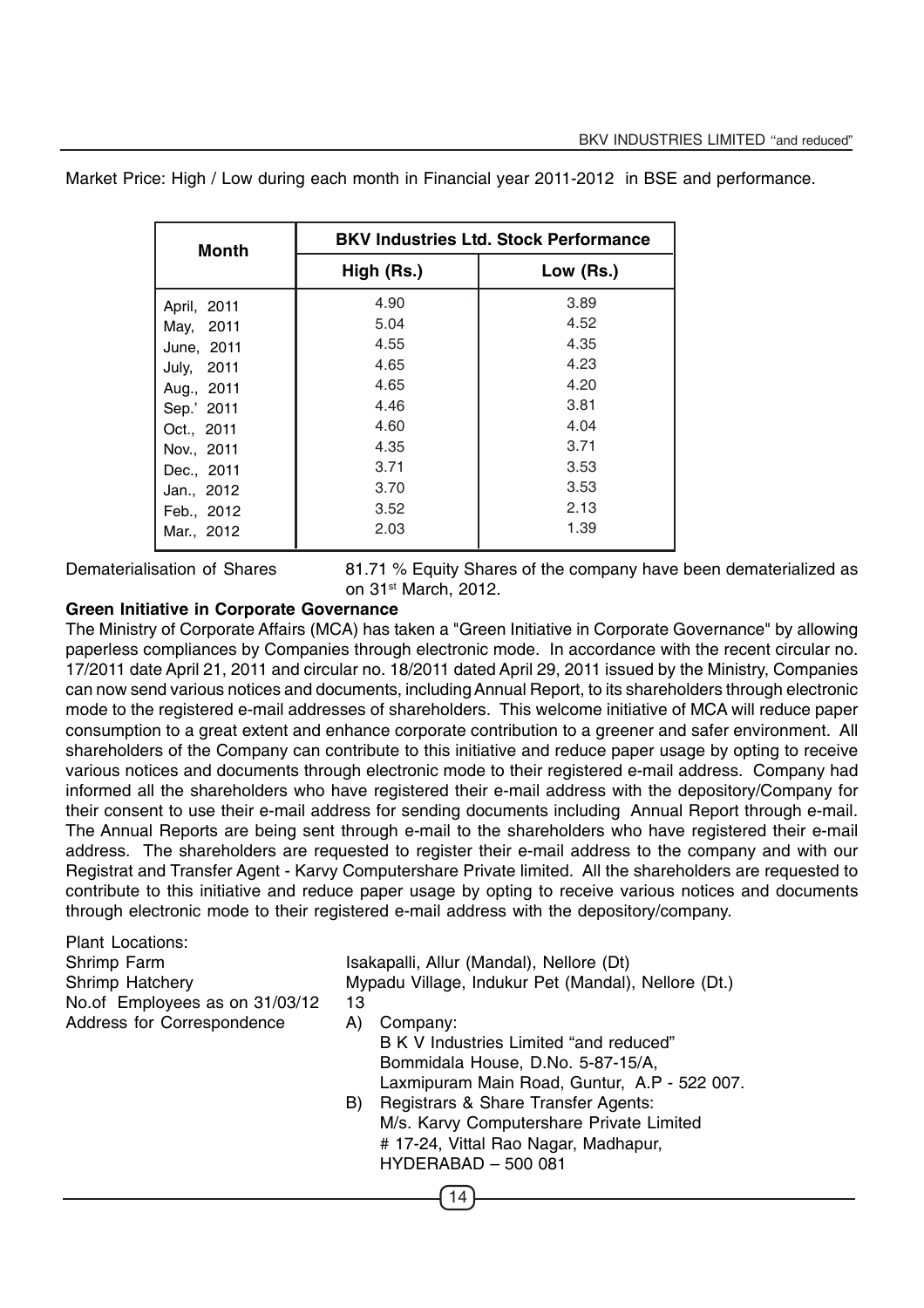# **MANAGING DIRECTOR AND CHIEF FINANCIAL OFFICER CERTIFICATION**

To the best of our knowledge and belief:

- We have reviewed the Balance Sheet and Statement of Profit and Loss and all its Notes on financial Statements as well as the Cash Flow Statements and the Director's Report;
- These statements do not contain any materially untrue statement or omit any material fact nor do they contain statements that might be misleading;
- These statements together present a true and fair view of the company, and are in compliance with the existing Accounting Standards and / or applicable Laws and Regulations;
- We are responsible for establishing and maintaining internal controls and have evaluated the effectiveness of internal control systems of the company, and they have also disclosed to the auditors and the audit committee, deficiencies in the design or operation of internal controls, if any, and what they have done or proposed to do to rectify these;
- We have also disclosed to the auditors as well as Audit Committee, that to the best of our knowledge, no fraud, whether or not material existed that involves management or other employees, who have significant role in the company's internal control systems and financial reporting during the period under review;
- We have indicated to the auditors, the Audit Committee and in the notes on accounts, whether or not there were significant changes in internal control and / or of accounting policies during the year.

By order of the Board of Directors

**Bh. V. Mohana Rao B. RAMA KRISHNA** Vice-President (Finance) Chairman & Managing Director

Place : Guntur Date: 04-08-2012

15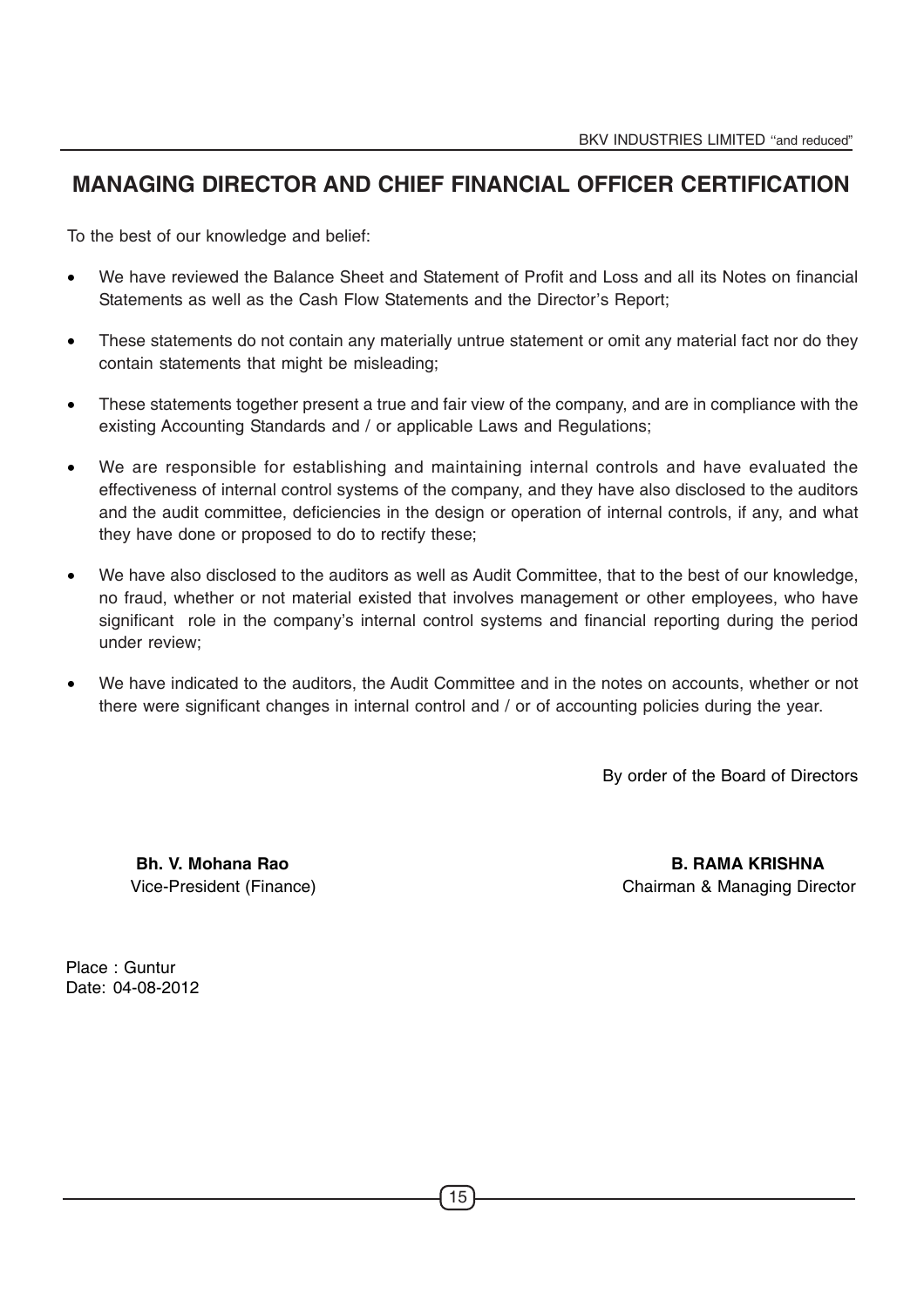# **CERTIFICATE**

To The Members of BKV Industries Ltd, "and reduced**"**

We have examined the compliance of conditions of Corporate Governance by BKV Industries Ltd., 'and reduced' for the year ended on 31st March, 2012 as stipulated in clause 49 of the Listing Agreement of the said company with Stock Exchanges in India.

The compliance of conditions of corporate governance is the responsibility of the management. Our examination was limited to a review of the procedures and implementation thereof, adopted by the company for ensuring compliance with the conditions of Corporate Governance as stipulated in the said clause. It is neither an audit nor an expression of opinion on the financial statements of the company.

In our opinion and to the best of our information and according to the explanations given to us, we certify that the company has complied with the conditions of Corporate Governance as stipulated in the above mentioned Listing Agreement.

We state that in respect of investor grievances received during the year ended 31st March, 2012, no investor grievances are pending against the company for a period exceeding one month as per the records maintained by the company and presented to the Shareholders/Investor Grievance Committee of the company.

We further state that such compliance is neither an assurance as to the future viability of the company nor the efficiency or effectiveness with which the management has conducted the affairs of the company.

> For **Garlapati & Co,** Chartered Accountants Firm Regn. No. 000892S

Place: Guntur. Date : 04-08-2012 **G. Satyanarayana**

 Partner M.No. 22101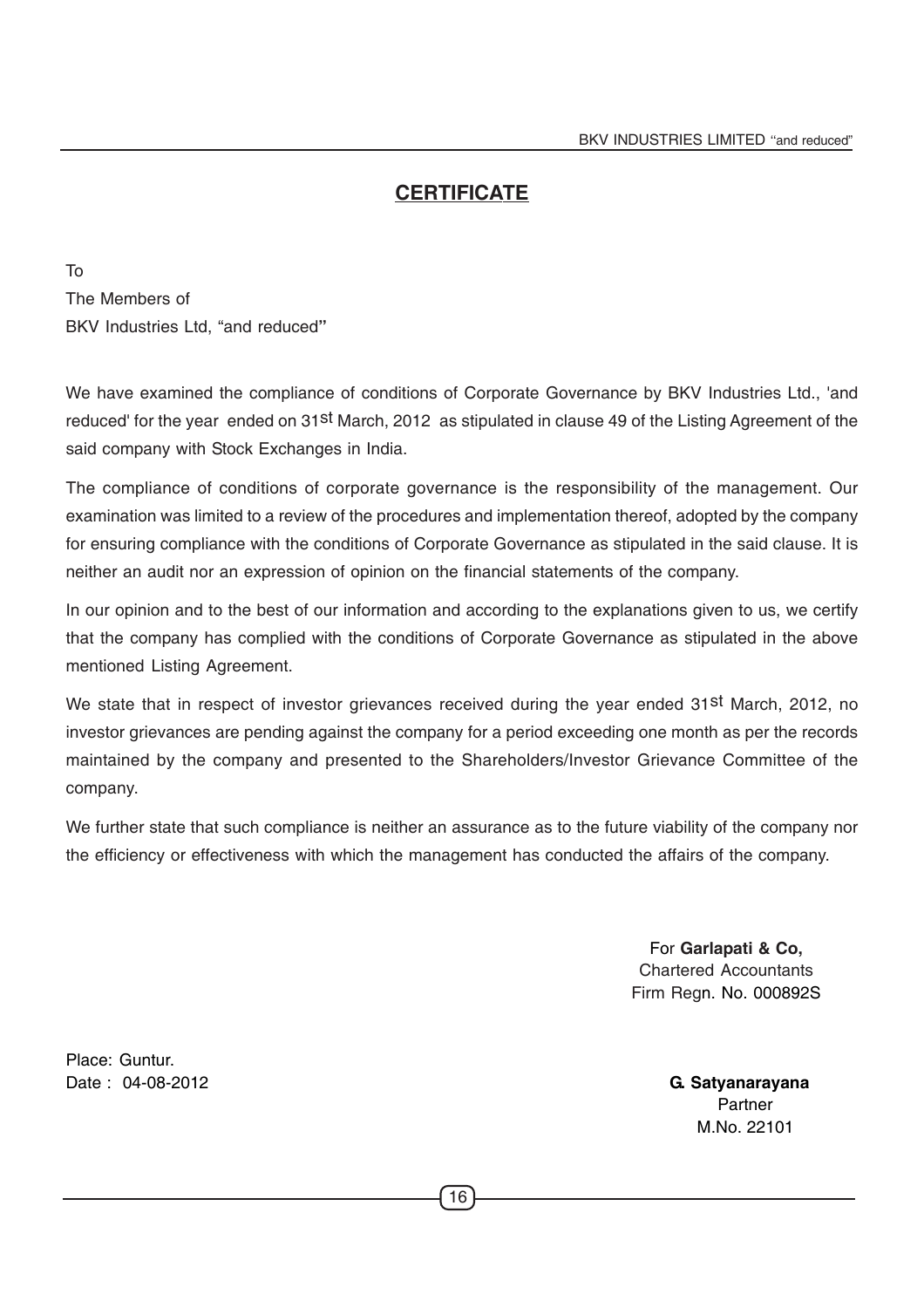# **AUDITOR'S REPORT**

To

The Members of

BKV Industries Ltd. 'and reduced'

- 01) We have audited the attached Balance Sheet of BKV Industries Ltd, 'and reduced' as at 31st March, 2012, the Statement of Profit & Loss and also the Cash Flow Statement for the year ended on that date annexed thereto. These financial statements are the responsibility of the company's management. Our responsibility is to express an opinion on these financial statements based on our audit.
- 02) We conducted our audit in accordance with the auditing standards generally accepted in India. Those standards require that we plan and perform the audit to obtain reasonable assurance about whether the financial statements are free from material misstatements. An audit includes examining, on a test basis, evidence supporting the amounts and disclosures in the financial statements. An audit also includes assessing the financial principles used and significant estimates made by management, as well as evaluating the over all financial statement presentation. We believe that our audit provides a reasonable basis for our opinion.
- 03) As required by the Companies (Auditor's Report) Order, 2003, and as amended by the Companies (Auditors Report) (Amendment) Order 2004 (together the 'order') issued by the Central Government of India in terms of sub-section (4A) of Section 227of the Companies Act, 1956, we annex here to a statement on matters specified in paragraphs 4 and 5 of the said order.
- 04) Further to our comments in the annexure referred to above, we report that:
	- (i) We have obtained all the information and explanations, which to the best of our knowledge and belief were necessary for the purpose of our audit;
	- (ii) In our opinion, proper books of account as required by law have been kept by the company so far as appear from our examination of those books;
	- (iii) The said Balance Sheet, Statement of Profit & Loss and Cash Flow Statements dealt with by this report are in agreement with the books of account;
	- (iv) In our opinion, the Balance Sheet & Statement of Profit & Loss and Cash Flow Statement dealt with by this report comply with the Accounting Standards referred to in sub-section (3C) of Section 211 of the companies Act, 1956;
	- (v) On the basis of written representations received from the directors, as on 31st March, 2012 and taken on record by the Board of Directors, we report that none of the director is disqualified as on 31st March, 2012 from being appointed as a director in terms of clause (g) of sub-section (1) of section 274 of the Companies Act, 1956.

In our opinion and to the best of our information and according to the explanations given to us, the said accounts read together with the Significant Accounting Policies and notes there on give the information required by the Companies Act, 1956, in the manner so required and give a true and fair view in conformity with the accounting principles generally accepted in India :

- a) in the case of the Balance sheet, of the state of affairs of the company as at 31st March, 2012;
- b) in the case of Statement of Profit & Loss of the profit for the year ended on that date; and
- c) in the case of cash flow statement, of the cash flows for the year ended on that date.

17

 For **Garlapati & Co,** Chartered Accountants (Firm Regn.No. 000892S)

 **G. Satyanarayana** Partner - Membership No. 22101

Place : Guntur Date:04-08-2012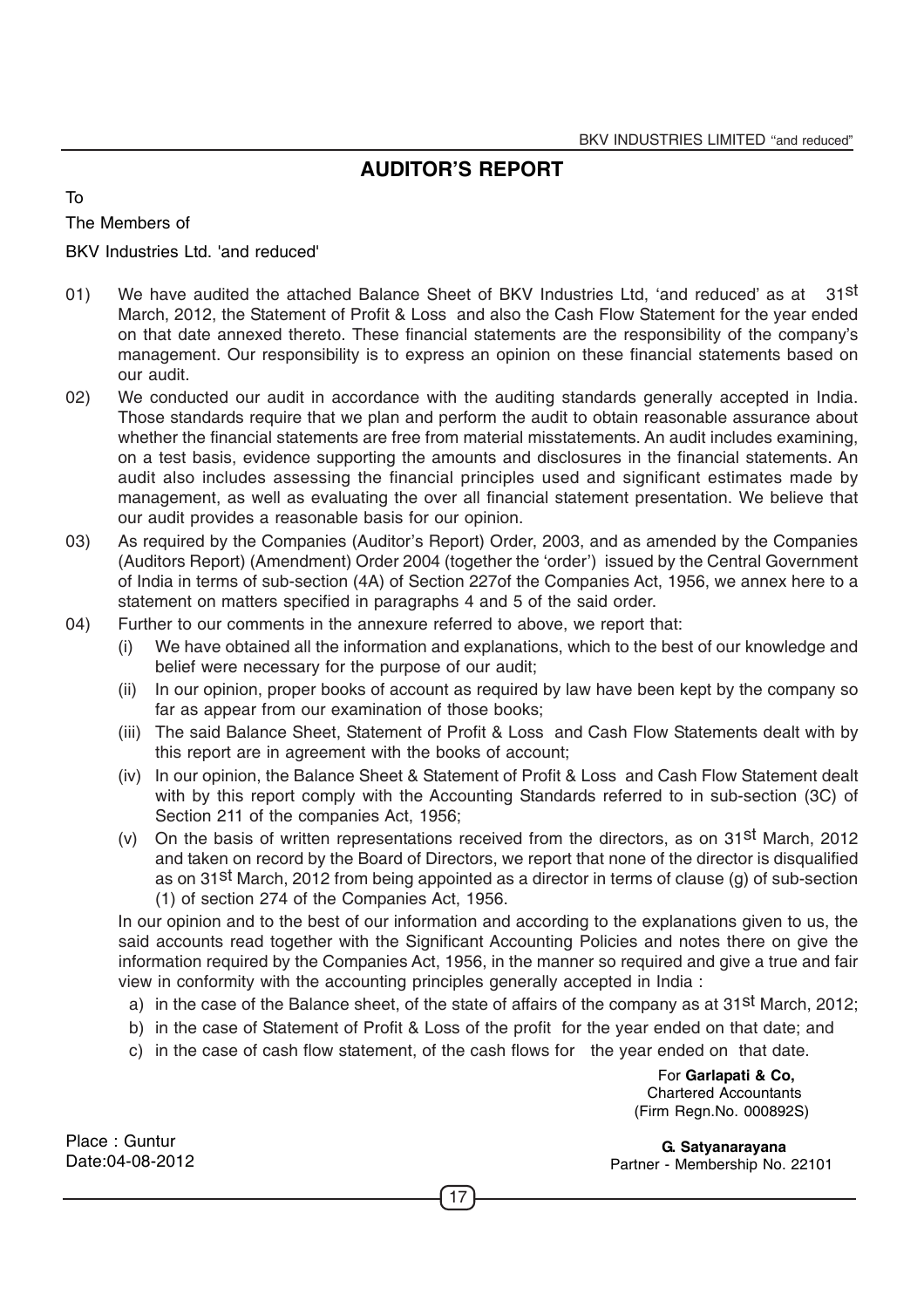# **ANNEXURE TO THE AUDITOR'S REPORT**

Annexure to the auditor's report of BKV Industries Limited, 'and reduced' for the year ending 31st March, 2012 referred to paragraph (3) there of:

- 1) a) The company has maintained proper records showing full particulars including quantitative details and situation of fixed assets.
	- b) We have been informed that all the fixed assets have been physically verified by the management during the year and to the best of our knowledge no serious discrepancies have been noticed on such verification.
	- c) During the year, the company has received an advance for sale of the Hatchery property in 'as is where is condition' however in view of farm property given on lease, the going concern concept is not affected.
- 2) a) The inventory has been physically verified during the year by the management. In our opinion, the frequency of verification is reasonable.
	- b) In our opinion and according to the information and explanation given to us the procedure of physical verification of inventories followed by the management is reasonable and adequate in relation to the size of the company and nature of its business.
	- c) In our opinion and according to the information and explanation given to us the company has maintained proper records of inventories and there was no material discrepancies noticed on physical verification as compared to the book records.
- 3) a) The company has not granted any loans to companies, firms or other parties listed in the register maintained under section 301 of the Companies Act, 1956. Accordingly sub-clauses (b), (c) and (d) of this order are not applicable.
	- e) The company has taken interest free unsecured loan from a director and a company in which directors are interested and the maximum amount involved during the year was Rs.161.61 lakhs and the year end balance taken from the director and the Company was Rs. 54.11 lakhs.
	- f) In our opinion and according to the information and explanations given to us, loans taken from the individual, firms, companies and other parties listed in the register maintained under section 301 of the Companies Act, 1956 are not prejudicial to the interest of the company.
	- g) Unsecured loans taken from the two parties are payable on demand. Since no demand for payment is received during the year, irregularity of payment does not arise.
	- h) There is no overdue amount of loans taken from the companies, firms or other parties listed in the register maintained u/s 301 of the Companies Act, 1956
- 4) In our opinion and according to the information and explanations given to us, there are adequate internal control procedures commensurate with the size of the company and the nature of it's business with regard to the purchases of inventory and fixed assets and for the sale of goods. During the course of audit, we have not observed any major weakness in internal control systems.
- 5) The company has not entered into contracts or arrangements referred to in section 301 of the Act. Accordingly, the provisions of clause 4(v) of the Order are not applicable.
- 6) According to the information and explanations given to us the company has not accepted any fixed deposits from the public with in the meaning of section 58A and 58AA of the Companies Act, 1956 and the Companies (Acceptance of Deposits) Rules, 1975, hence the provisions of clause 4 (vi) are not applicable.
- 7) In our opinion, the company has an internal audit system commensurate with the size and nature of its business.
- 8) Maintenance of cost records under section 209 (1) (d) of the Companies Act, 1956 has not been prescribed in respect of this company.
- 9) a) According to the information and explanations given to us, in our opinion, the company is regular in depositing undisputed statutory dues including Investor Education & Protection Fund, Income-tax, Sales Tax, Wealth Tax, Service Tax, Customs Duty, Excise Duty, Cess and other material statutory dues applicable to it. According to information and explanations given to us and the opinion sought by the management, the Provident Fund Act is not applicable to this company.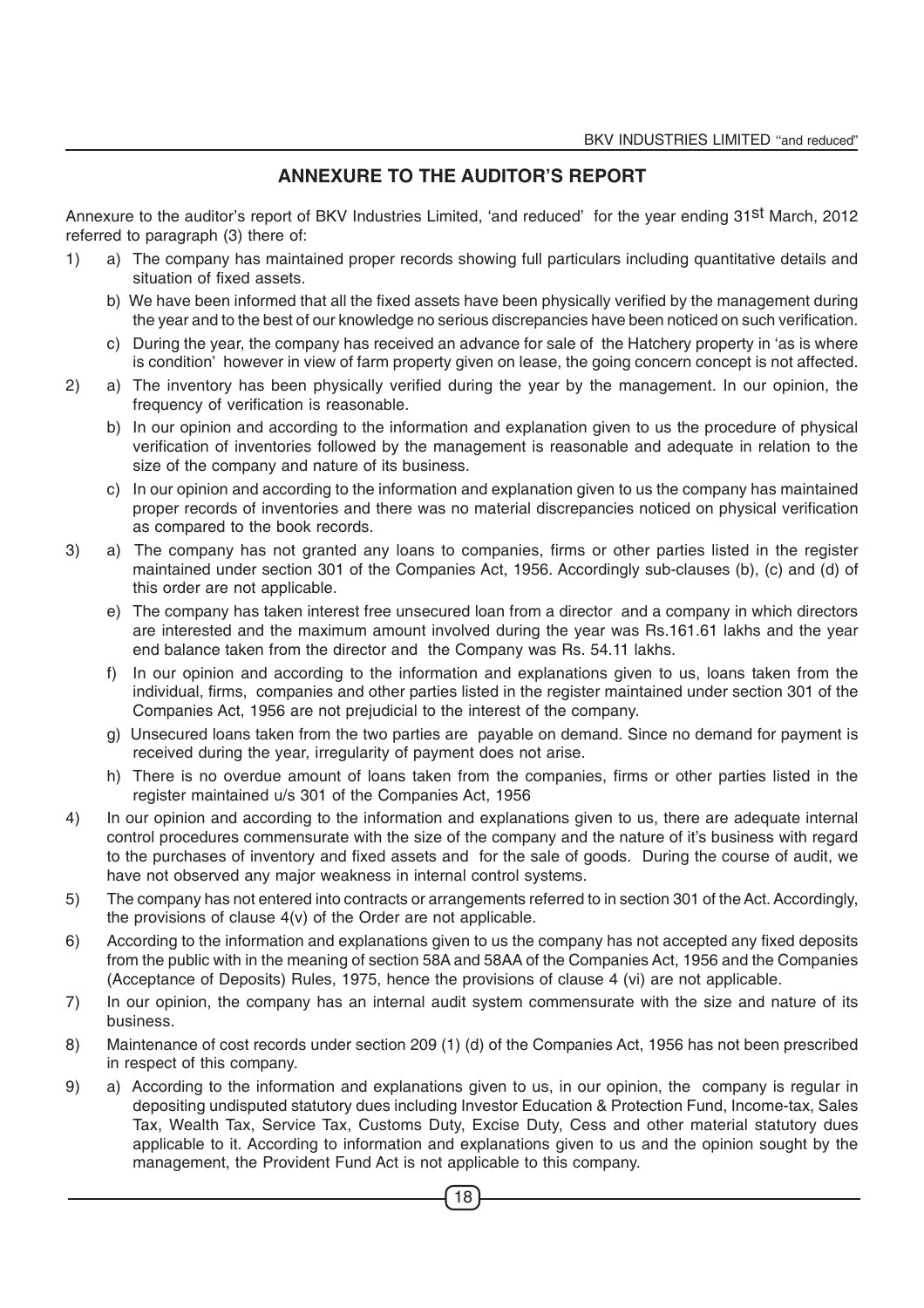- b) According to the information and explanations given to us, no undisputed amounts payable in respect of Investor Education & Protection Fund, Income-tax, Sales Tax, Wealth Tax, Service Tax, Customs Duty, Excise Duty, and Cess were in arrears, as at 31st March, 2012 for a period of more than six months from the date they became payable. The amounts due to Investor Education & Protection Fund for a period exceeding six months as at 31st Match, 2012 does not arise as the company has not declared dividends to the shareholders since its inception.
- c) According to the information and explanations given to us, there are no dues of Sales Tax, Income-Tax, Customs Duty, Wealth Tax, Excise Duty which have not been deposited on account of dispute and in the case of levy of Non-Agricultural Lands Assessment under Andhra Pradesh Non-Agricultural Land Assessment Act, the matter is pending at courts and an amount of Rs. 50.94 lakhs is shown under contingent liability.
- 10) The company was incorporated during the financial year 1993-94 and the net worth of the company is totally eroded. The company has reported a cash profit of Rs.6.90 lakhs during the financial years 2010 -'11 and made a cash profit of 13.19 lakhs during the financial year 2011 -'12**.** .
- 11) In our opinion and according to the information and explanations given to us, the company has not defaulted in repayment of dues to financial institutions, banks or debenture holders during the financial year under consideration.
- 12) In our opinion and according to the explanations given to us, no loans and advances have been granted by the company on the basis of security by way of pledge of shares, debentures and other securities.
- 13) In our opinion, the company is not a Chit Fund or a Nidhi / Mutual Benefit Fund / Society. Therefore, the provisions of clause 4 (xiii) of the Companies (Auditor's Report) Order 2003 are not applicable to the company.
- 14) The company has not dealt or traded in shares, securities, debentures or other investments during the year.
- 15) In our opinion and according to the explanations given to us, the company has not given any guarantees for loans taken by others from bank and financial institutions.
- 16) In our opinion and according to information and explanations given to us, the company has not raised any term loans during the year.
- 17) According to the information and explanations given to us, and on an overall examination of the balance sheet of the company, we are of the opinion that no funds raised on short term basis have been used for long tern investment.
- 18) During the year the company has not issued any preferential shares, hence the clause (XVIII) is not applicable to the company.
- 19) According to the information and explanations given to us, during the year covered by our audit report, the company has not issued any debentures.
- 20) The company has not raised any monies by way of public issue during the year.
- 21) Based on the audit procedures performed for the purposes of reporting the true and fair view of the financial statements and as per the information and explanations given by the management, we report that no fraud on or by the company has been noticed or reported during the course of our audit.

For **Garlapati & Co,** Firm Regn. No. 000892S Chartered Accountants

Place : Guntur Date: 04-08-2012

 **G.Satyanarayana** Partner, M.No. 22101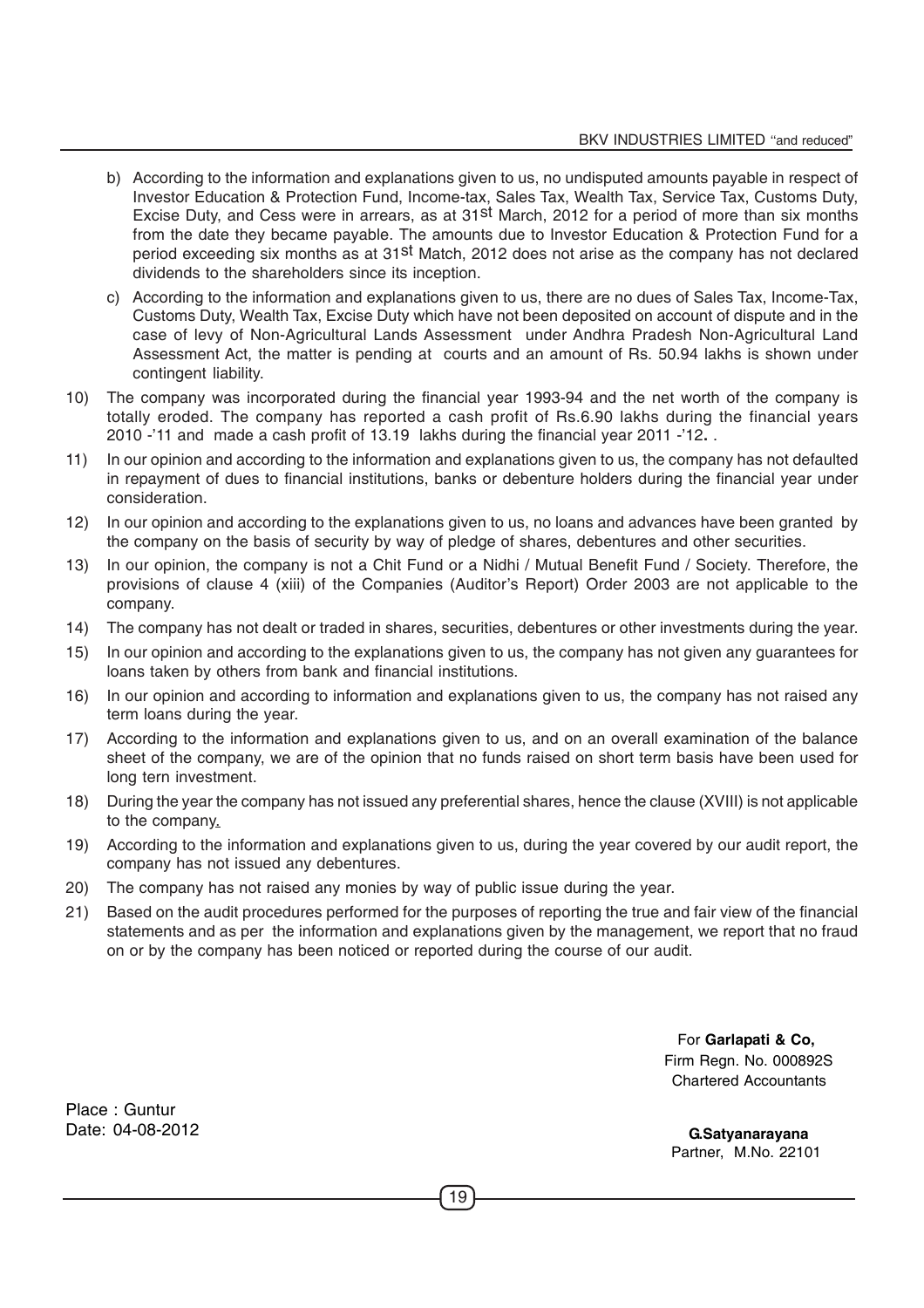BKV INDUSTRIES LIMITED "and reduced"

| <b>BALANCE SHEET AS AT 31st MARCH, 2012</b> |                |                     |                            |                  |                            |
|---------------------------------------------|----------------|---------------------|----------------------------|------------------|----------------------------|
|                                             | <b>Note</b>    |                     | As at<br>31-03-2012<br>Rs. |                  | As at<br>31-03-2011<br>Rs. |
| <b>EQUITY AND LIABILITIES</b>               |                |                     |                            |                  |                            |
| <b>Shareholders Funds</b>                   |                |                     |                            |                  |                            |
| Share capital                               | $\mathbf{1}$   | 1,54,48,584         |                            | 1,54,48,584      |                            |
| Reserves & Surplus                          | $\overline{2}$ | $(-)2, 19, 66, 487$ | $(-)65, 17, 903$           | $(-)2,25,89,279$ | $(-)71,40,695$             |
| <b>Non-Current Liabilities</b>              |                |                     |                            |                  |                            |
| Other Long Term Liabilities                 | 3              | 2,50,000            |                            | 2,50,000         |                            |
| Long Term Provisions                        | 4              | 12,04,644           | 14,54,644                  | 8,71,110         | 11,21,110                  |
| <b>Current Liabilities</b>                  |                |                     |                            |                  |                            |
| <b>Short Term Borrowings</b>                | 5              | 54, 11, 033         |                            | 1,61,61,033      |                            |
| <b>Trade Payables</b>                       | 6              | 4,90,646            |                            | 2,90,628         |                            |
| <b>Other Current Liabilities</b>            | $\overline{7}$ | 1,00,60,000         | 1,59,61,679                | 7,80,000         | 1,72,31,661                |
| <b>TOTAL</b>                                |                |                     | 1,08,98,420                |                  | 1,12,12,076                |
| <b>ASSETS</b>                               |                |                     |                            |                  |                            |
| <b>Non-Current Assets:</b>                  |                |                     |                            |                  |                            |
| <b>Fixed Assets:</b>                        |                |                     |                            |                  |                            |
| Tangible assets                             | 8              | 42,01,142           |                            | 45,98,951        |                            |
| <b>Non-Current Investments</b>              | 9              | 3,400               |                            | 3,400            |                            |
| <b>Other Non-Current Assets</b>             | 10             | 8,59,486            | 50,64,028                  | 10,97,464        | 56,99,815                  |
| <b>Current Assets</b>                       |                |                     |                            |                  |                            |
| Inventories                                 | 11             | 0                   |                            | 1,63,027         |                            |
| <b>Trade Receivables</b>                    | 12             | 4,73,437            |                            | 4,19,032         |                            |
| Cash & Cash equivalents                     | 13             | 10,45,072           |                            | 2,75,156         |                            |
| Short -term Loans & Advances                | 14             | 83,530              |                            | 52,199           |                            |
| <b>Other Current Assets</b>                 | 15             | 42,32,353           | 58,34,392                  | 46,02,847        | 55, 12, 261                |
| <b>Total</b>                                |                |                     | 1,08,98,420                |                  | 1,12,12,076                |

Significant Accounting Policies and Notes to the Financial Statements are an integral part of this Balance Sheet.

As per our attached report of even date

For **GARLAPATI & CO.,** Firm Regn. No. 000892S Chartered Accountants

**G. SATYANARAYANA**

Partner (M.No. 22101) Place : Guntur Date: 04-08-2012

For and on behalf of the Board

**B. RAMA KRISHNA** Chairman & Managing Director

**B. Anitha**

**Director**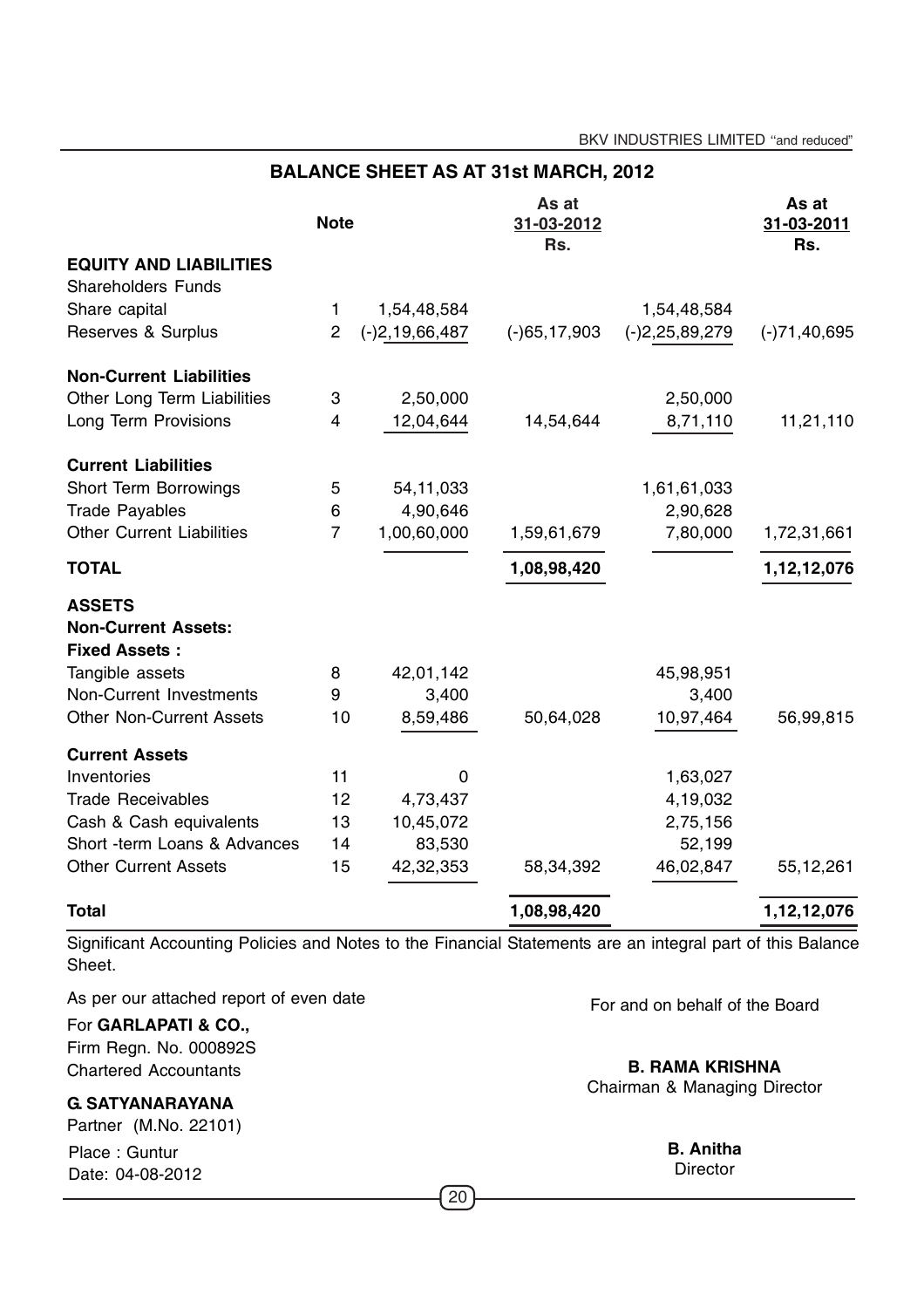BKV INDUSTRIES LIMITED "and reduced"

| <b>INCOME</b>                                                                                                                  | <b>Note</b> | For the year<br>ended<br>31-03-2012<br>Rs. | For the year<br>ended<br>31-03-2011<br>Rs. |
|--------------------------------------------------------------------------------------------------------------------------------|-------------|--------------------------------------------|--------------------------------------------|
| Revenue from operations                                                                                                        | 16          | 57,93,135                                  | 38,44,931                                  |
| Other Income                                                                                                                   | 17          | 67,122                                     | 38,777                                     |
| <b>Total revenue</b>                                                                                                           |             | 58,60,257                                  | 38,83,708                                  |
| <b>EXPENSES:</b>                                                                                                               |             |                                            |                                            |
| Cost of material consumed                                                                                                      | 18          | 10,47,139                                  | 10,77,227                                  |
| Purchase of Stock - in trade                                                                                                   |             | 0                                          | 0                                          |
| Changes in Inventories of finished                                                                                             |             |                                            |                                            |
| goods, work in progress and stock-in-trade                                                                                     | 19          | 1,42,467                                   | $(-)14,589$                                |
| Employee benefits expenses                                                                                                     | 20          | 18,06,248                                  | 14,86,167                                  |
| <b>Finance Costs</b>                                                                                                           |             | O                                          | 0                                          |
| Depreciation and amortization expenses                                                                                         | 21          | 6,96,399                                   | 7,55,583                                   |
| Other expenses                                                                                                                 | 22          | 21,80,591                                  | 20,58,465                                  |
| Total expenses                                                                                                                 |             | 58,72,844                                  | 53,62,853                                  |
| Profit / (Loss) before Exceptional &                                                                                           |             | $(-)12,587$                                | $(-)$ 14,79,145                            |
| Extraordinery Items & Tax                                                                                                      |             |                                            |                                            |
| <b>Exceptional Items</b>                                                                                                       | 23          | 6,35,379                                   | 14,13,634                                  |
| Profit & (Loss) before Extraordinery Items & Tax                                                                               |             | 6,22,792                                   | $(-)$ 65,511                               |
| <b>Extraordinery Items</b>                                                                                                     |             | 0                                          | 0                                          |
| Profit Before Tax                                                                                                              |             | 6,22,792                                   | $(-)$ 65,511                               |
| <b>Tax Expenses</b>                                                                                                            |             | $\Omega$                                   | 0                                          |
| Profit / (Loss) for the Year                                                                                                   |             | 6,22,792                                   | $(-)65,511$                                |
| Earnings per Equity Share of face value of Rs.1/-<br>Basic & Diluted (in Rs)<br>(Refer note No 28 to the financial statements) |             | 0.04                                       | $(-)0.01$                                  |

**STATEMENT OF PROFIT AND LOSS FOR THE YEAR ENDED 31st MARCH 2012**

Significant Accounting Policies and Notes to the Financial Statements are an integral part of this statement of Profit and Loss.

For **GARLAPATI & CO.**

Firm Regn. No. 000892S Chartered Accountants

**G. SATYANARAYANA**

Partner (M.No. 22101)

Place : Guntur Date: 04-08-2012 For and on behalf of the Board

**B. RAMA KRISHNA**

Chairman & Managing Director

**B. Anitha Director**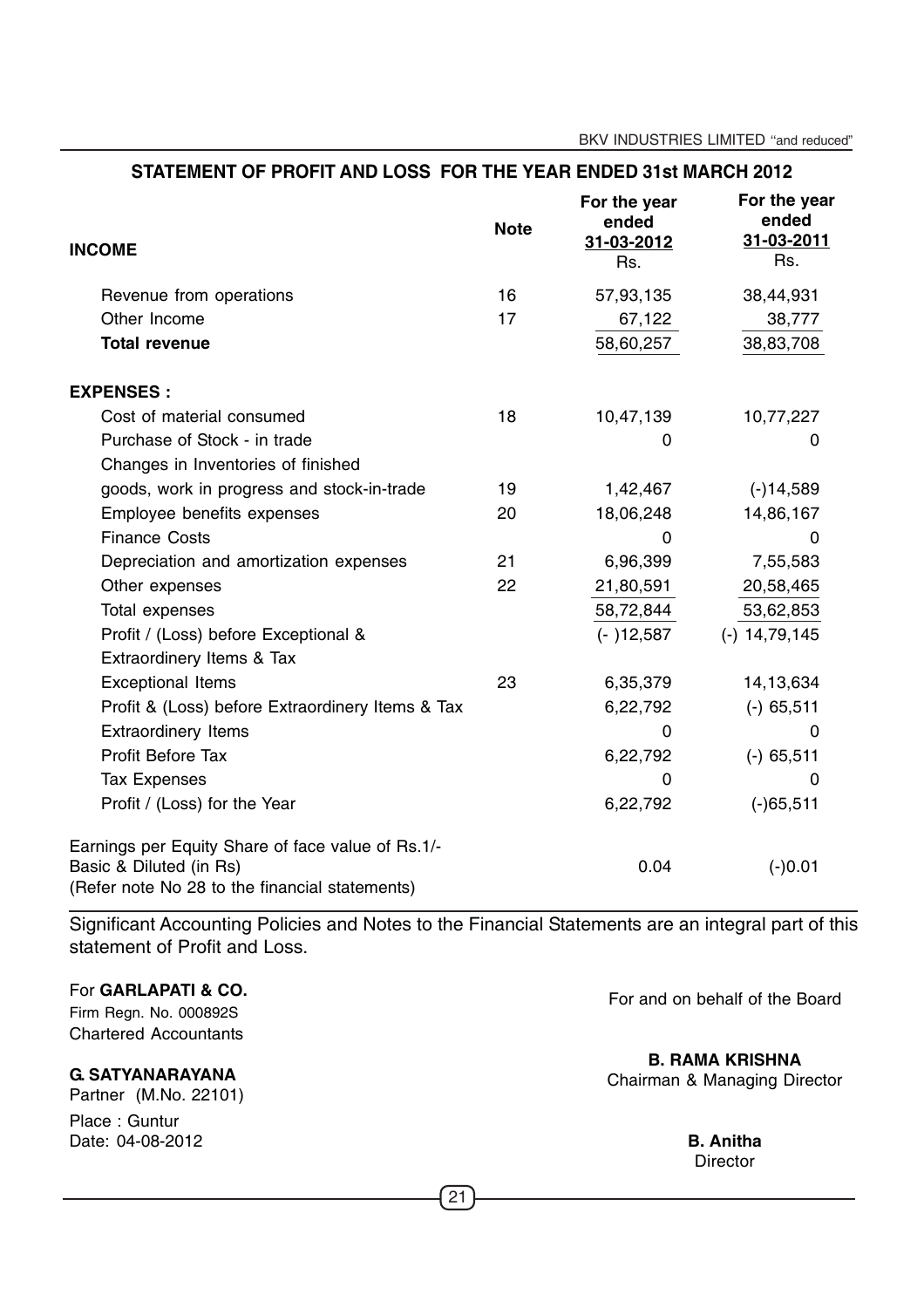#### **CASH FLOW STATEMENT FOR THE YEAR ENDED**

|                                                                                     |                              |                  | (Rs. in Lakhs)                 |                   |
|-------------------------------------------------------------------------------------|------------------------------|------------------|--------------------------------|-------------------|
|                                                                                     |                              | 31/03/2012       |                                | 31/3/2011         |
| A. Cash Flow from Opearting Activities:                                             |                              |                  |                                |                   |
| Net(Loss) /Profit before Tax & Extra-                                               |                              | 6,22,792         |                                | $(-)$ 65,511      |
| Ordinary items                                                                      |                              |                  |                                |                   |
| Adjustments for:                                                                    |                              |                  |                                |                   |
| Depreciation                                                                        |                              | 6,96,399         |                                | 7,55,583          |
| Profit on sale of assets                                                            |                              | $(-)$ 6,35,379   |                                | $(-) 14, 13, 634$ |
| Scheme expenses w/off                                                               |                              | 2,19,978         |                                | 95,062            |
| Loss of Stock                                                                       |                              |                  |                                | 52,460            |
| Prior Year Income                                                                   |                              |                  |                                | $(-) 10,977$      |
|                                                                                     |                              | 9,03,790         |                                | $(-)$ 5,87,017    |
| <b>Changes in woring Capital</b>                                                    |                              |                  |                                |                   |
| Dec / (Inc) in Trade Receivable                                                     | $(-)$ 54,405                 |                  | $(-)$ 4,19,032                 |                   |
| Dec / (Inc) in Inventories                                                          | 1,63,027                     |                  | 84,626                         |                   |
| Dec / (Inc) in Short Term Loans & Advances                                          | $(-)$ 31,330                 |                  | 57,390                         |                   |
| Dec / (Inc) in other Non-Current assets                                             | 18,000                       |                  | 4,418                          |                   |
| (Dec) / inc in Long Term Provisions                                                 | 3,33,534                     |                  | 2,04,894                       |                   |
| (Dec) / inc in Long Term Borrowings                                                 |                              |                  | 2,50,000                       |                   |
| (Dec) / inc in Trade Payables                                                       | 2,00,018                     |                  | $(-)$ 4,11,987                 |                   |
| (Dec) / inc in Other Current Liabilities                                            | 92,80,000                    | 99,08,844        | 7,80,000                       | 5,50,309          |
| Cash Flow from opearting activities                                                 |                              | 1,08,12,634      |                                | $(-)$ 36,708      |
| <b>B. Cash Flow from Investing Activities</b>                                       |                              |                  |                                |                   |
| Sale of Assets                                                                      |                              | 7,12,938         |                                | 13,50,069         |
| Purchase of assets                                                                  |                              | $(-)$ 5,656      |                                | $(-)$ 2,07,779    |
| Prior Year adjustments to Assets                                                    |                              |                  |                                | (-) 2,21,148      |
| Cash recd from Investing activities                                                 |                              | 7,07,282         |                                | 9,21,142          |
|                                                                                     |                              |                  |                                |                   |
| <b>C. Cash Flow from Financial Activities</b><br>(Dec)/ inc in short Term Borrowing |                              | $(-)1,07,50,000$ |                                | $(-)$ 8,00,000    |
|                                                                                     |                              |                  |                                |                   |
| Cash Flow from Financial activities                                                 |                              | $(-)1,07,50,000$ |                                | $(-) 8,00,000$    |
| Net inc / (Dec) in cash and cash equivalents (A+B+C)                                |                              | 7,69,916         |                                | 84,434            |
| Cash & cash equivalents as at 01/04/2011                                            |                              | 2,75,156         |                                | 1,90,722          |
| Cash & cash equivalents as at 31/03/2012                                            |                              | 10,45,072        |                                | 2,75,156          |
| For GARLAPATI & CO.                                                                 |                              |                  | For and on behalf of the Board |                   |
| Firm Regn. No. 000892S                                                              |                              |                  |                                |                   |
| <b>Chartered Accountants</b>                                                        |                              |                  | <b>B. RAMA KRISHNA</b>         |                   |
|                                                                                     |                              |                  | Chairman & Managing Director   |                   |
| <b>G. SATYANARAYANA, Partner</b>                                                    |                              |                  |                                |                   |
| Place: Guntur                                                                       |                              |                  | <b>B.</b> Anitha<br>Director   |                   |
| Date: 04-08-2012                                                                    |                              |                  |                                |                   |
| To                                                                                  | <b>AUDITOR'S CERTIFICATE</b> |                  |                                |                   |

#### To

#### The Board of Directors,

BKV Industries Limited, GUNTUR.

We have examined the Cash Flow statement of BKV Industries Limited for the year ended 31st March, 2012 The statement has been prepared by the company in accordance with the requirement of the Listing Agreement with Stock Exchanges and is based on and in agreement with the corresponding Statement of Profit & Loss and Balance Sheet of the company covered by our report dated 04-08-2012 to the members of the company. For **GARLAPATI & Co.**,

Place: Guntur Date: 04-08-2012  Firm Regn. No. 000892S Chartered Accountants

> **G. Satyanarayana** Partner, M.No. 22101

22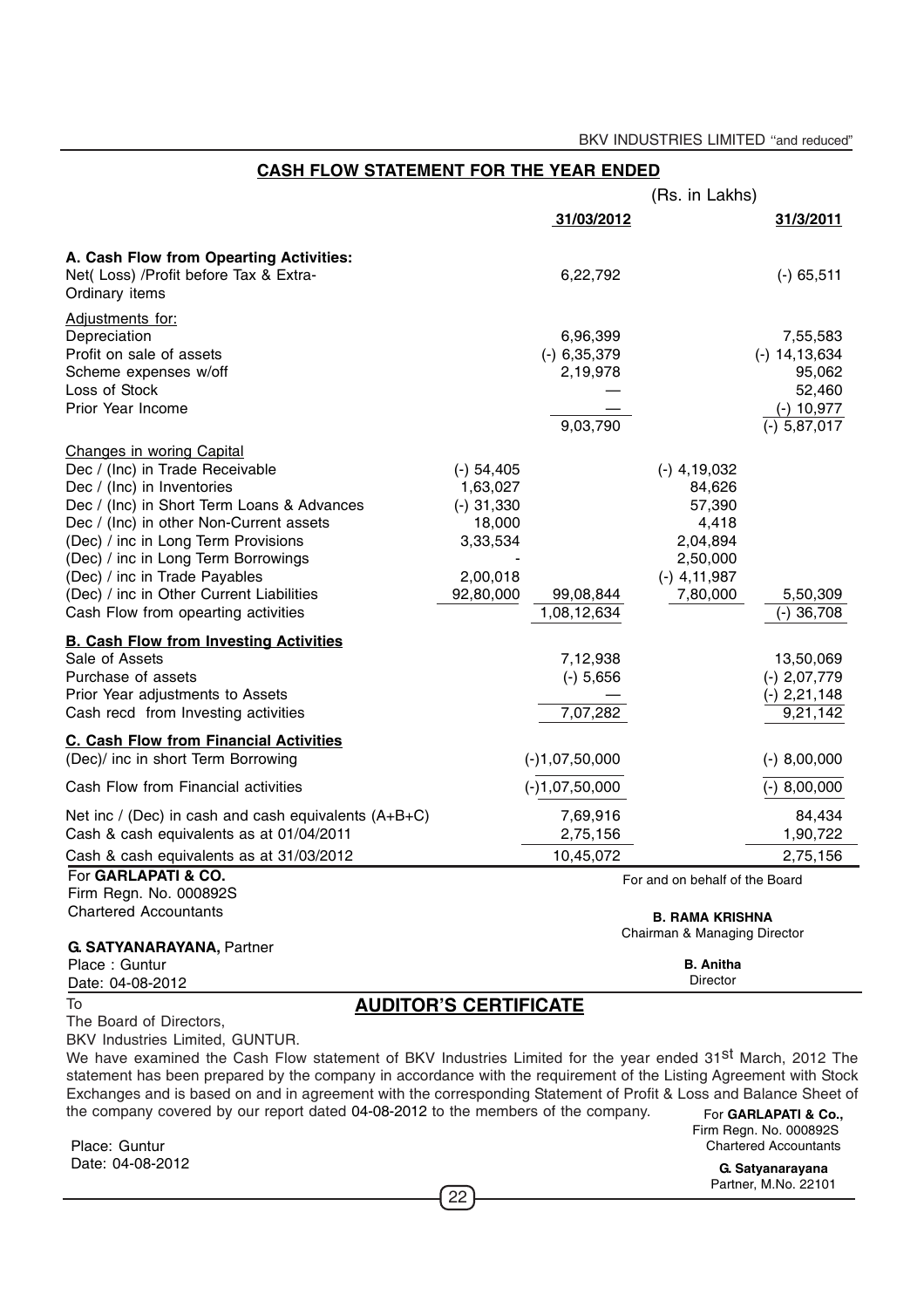#### **A. SIGNIFICANT ACCOUNTING POLICIES FORMING PART OF THE FINANCIAL STATEMENTS** FOR THE YEAR ENDED 31<sup>ST</sup> MARCH, 2012

#### **1. Basis of preparation of Financial Statements:**

The Financial statements have been prepared under the Historical cost convention in accordance with the generally accepted accounting principles in India and the provisions of the Companies Act, 1956 and in accordance with the applicable mandatory Accounting Standards. The company follows accrual basis of accounting.

#### **2. Use of Estimates:**

The preparation of financial statements require the management of the company to make estimates and assumptions that affect the reported balances of assets and liabilities and disclosures relating to the contingent liabilities as at the date of the financial statements and reported amounts of income and expenses during the year.

#### **3. Fixed Assets and Depreciation:**

- a. Fixed Assets are stated at Historical cost less accumulated Depreciation.
- b. Depreciation on Fixed Assets is provided on Written Down Value Method on prorata basis at the rates and in the manner prescribed in Schedule XIV of the Companies Act, 1956.

#### **4 Investments:**

Investments are classified as Current and Long Term Investments.

Long Term Investments are stated at cost less provision if any for diminution, which is other than temporary in nature. Current investments are valued at lower of cost and net realizable value.

#### **5. Valuation of Inventory:**

The Valuation of inventory is made on the following basis.

| i. Raw material :       | At Cost on Weighted Average Basis                                               |
|-------------------------|---------------------------------------------------------------------------------|
|                         | or Net Realisable Value whichever is less.                                      |
| ii. Stores and Spares : | At Cost on Weighted Average Basis or Net Realisable Value<br>whichever is less. |
| iii. Finished Goods :   | At Cost or Net Realisable Value whichever is less.                              |
| iv. Work-in-progress :  | Valued at cost or Net Realisable Value whichever is less.                       |

Cost includes material cost and appropriate share of production overheads and duties where ever applicable.

#### **6. Foreign Currency Transactions:**

Foreign Currency Transactions are accounted for at the rate prevailing on the date of transaction. Monetary items denominated in foreign currencies are restated at year end rate. Gain or Loss arising out of fluctuations in exchange rates are accounted in the Statement of Profit & Loss. Premium or discount on Forward Exchange Contracts is amortised as the expense or income over the tenure of the contract.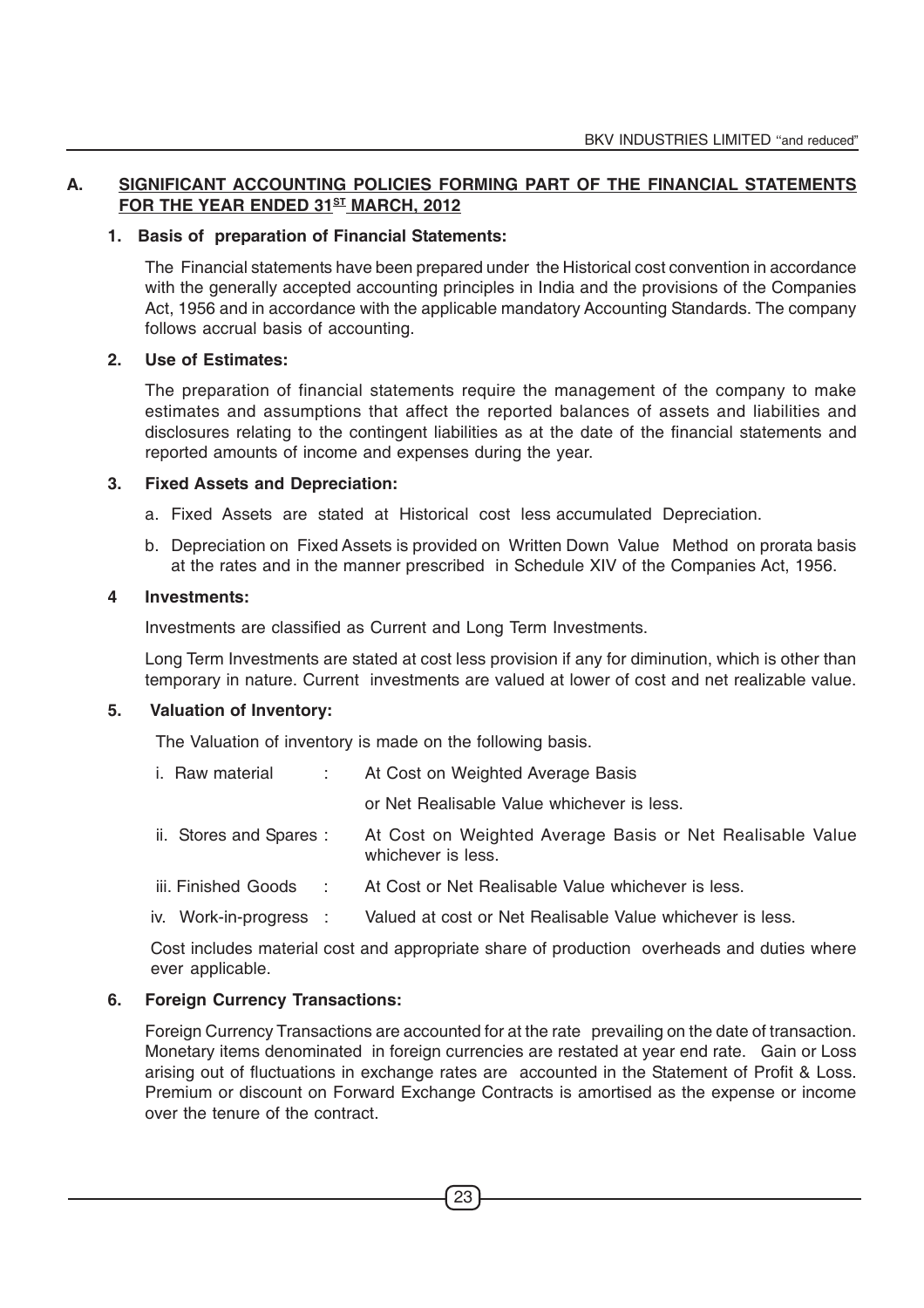#### **SIGNIFICANT ACCOUNTING POLICIES FORMING PART OF THE FINANCIAL STATEMENTS FOR** THE YEAR ENDED 31<sup>ST</sup> MARCH, 2012

#### **7. Employee Benefits:**

Short Term Employee Benefits:

Short Term Employee Benefits for services rendered by employees are recognized during the period, when the services are rendered.

Post Employment Benefits:

The company is only carrying on culture in a limited way and does not have any industrial activity, hence Provident Fund & ESI are not applicable to the company. Gratuity is provided as per the Payment of Gratuity Act,1972.

#### **8. Taxation:**

Provision for current Income Tax made in accordance with Income tax Act 1961. Deferred Tax resulting from timing differences between book and taxable Profit is computed and provided by using the tax rates and Laws that have been enacted or substantially enacted as on the balance sheet date. The Deferred Tax Asset is recognized and carried forward only to the extent that there is a virtual certainty that the Deferred Tax Asset will be realized in future.

#### **9. Revenue Recognition**:

Sales are recognised when goods are supplied and are recorded, net of rebates and sales tax. Expenses are accounted on accrual basis and provisions are made for all known losses and expenses.

#### **10. Impairment of Fixed Assets:**

Consideration is given at each balance sheet date to determine whether there is any indication of impairment of the carrying amount of the Company's fixed assets. If any indication exists of an asset, recoverable amount is estimated and impairment loss is recognized whenever the carrying amount of an asset exceeds it's recoverable amount. Reversal of impairment of losses recognized in previous years is recorded whenever there is an indication that impairment losses recognized for the asset no longer exists or have decreased.

#### **11. Amortization of Expenses:**

During the year the management desided to write off the amortized scheme expenditure with in Five years insted of Ten years. The expenditure incurred towards scheme of arrangement on Share Capital reduction and reorganization is amortizaed has the scheme has the benefit of enduring nature.

#### **12. Leases :**

All the Operating Leased assets are presented in the Balance Sheet under the Fixed Assets. Lease Income from operating lease is recognised in the Statement of Profit and Loss on a straight line basis over the lease term. Costs including the depreciation and initial costs are recognised as expense.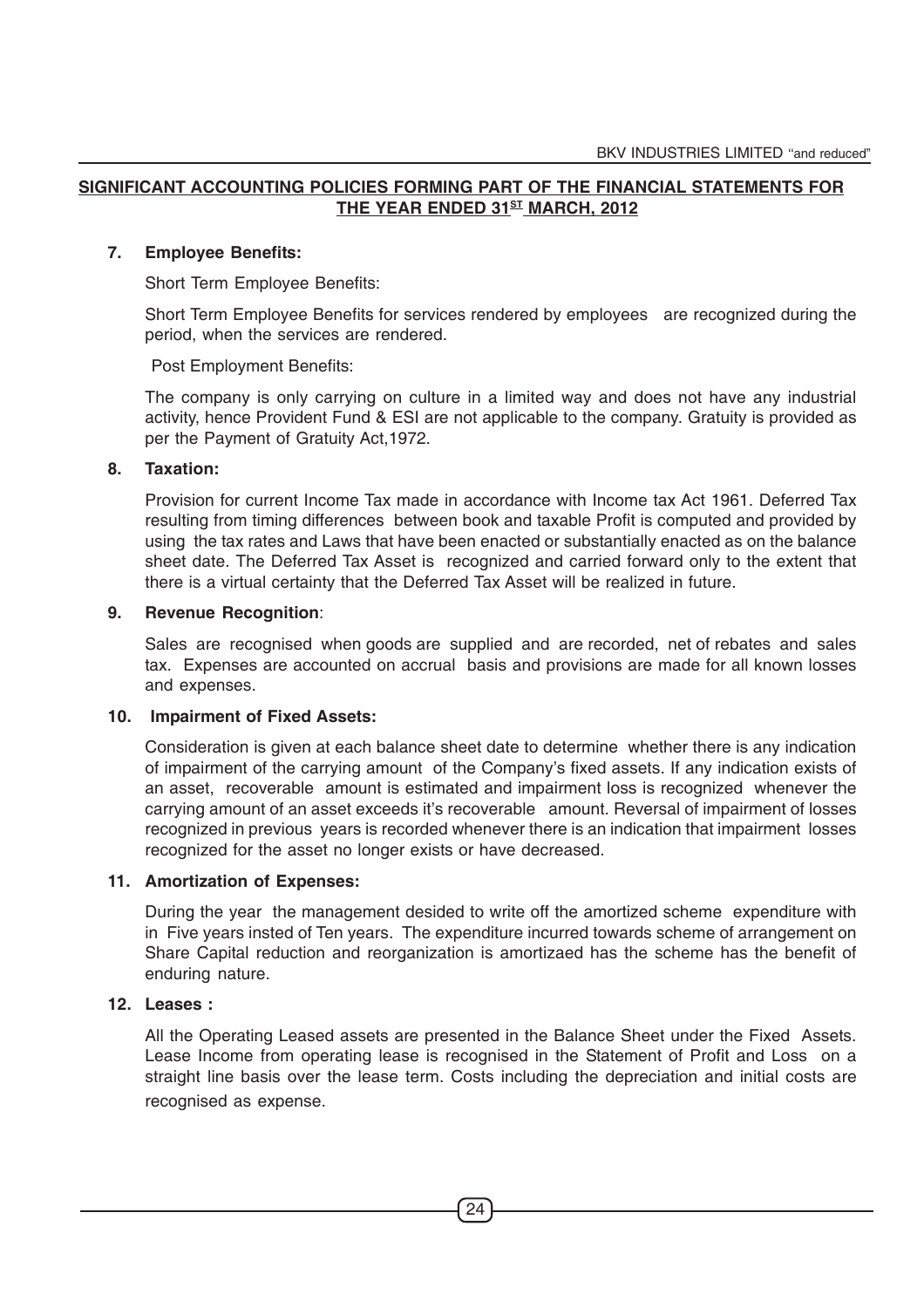| <b>SHARE HOLDERS FUNDS</b> |                                                                                                                        | As at<br>31-03-2012 | As at<br>31-03-2011 |
|----------------------------|------------------------------------------------------------------------------------------------------------------------|---------------------|---------------------|
| 1.                         | <b>Share Capital</b><br>Authorised Share capital                                                                       | Rs.                 | Rs.                 |
|                            | 11,50,00,000 (11,50,00,000) Equity<br>Share Capital of Rs. 1/-each (1/-)                                               | 11,50,00,000        | 11,50,00,000        |
|                            | <b>TOTAL</b>                                                                                                           | 11,50,00,000        | 11,50,00,000        |
|                            | Issued, Subscribed & Paid up Share capital:<br>1,54,48,584 (1,54,48,584) Equity Share<br>Capital of Rs. 1/-each (1/-)* | 1,54,48,584         | 1,54,48,584         |
|                            | <b>TOTAL</b>                                                                                                           | 1,54,48,584         | 1,54,48,584         |

Reconciliation of No. Equity Shares outstanding at the beginning and at the end of reporting period:

|                                         | <b>Nos</b>  | Nos.        |
|-----------------------------------------|-------------|-------------|
| Balance at the beginning of the year    | 1,54,48,584 | 1,54,48,584 |
| Add/(Less) shares issued and alloted    |             | 0           |
| during the year                         |             |             |
| Less Shares bought back during the year |             | 0           |
| Balance at the closing of the year      | 1,54,48,584 | 1,54,48,584 |

"\* Pursuant to the Scheme of Arrangement sanctioned by the Hon'ble High Court of Andhra Pradesh, Hyderabad on 13/02/2009, the company issued 91,69,184 new shares with the face value of Rs1/ each to the specified creditors against the amount standing to the credit of their respective accounts at 'Discovered New Share Issue Price' and convert the same into Share Capital by crediting to paid-up share capital Rs. 91,69,184 and Rs. 2,11,80,815 towards security premium reserve."

|    | As per Last balance Sheet<br>Add: Profit/(Loss) for the year<br><b>TOTAL</b>                     | $(-)4,37,70,094$<br>6,22,792 | 4,31,47,302<br>$(-)2, 19, 66, 487$ | $(-)4,37,04,583$ | $(-)65,511$ $(-)4,37,70,094$<br>$(-)2,25,89,279$ |
|----|--------------------------------------------------------------------------------------------------|------------------------------|------------------------------------|------------------|--------------------------------------------------|
|    | Surplus - Balance in Statement of<br>Profit & Loss                                               |                              |                                    |                  |                                                  |
| 2. | <b>Reserves &amp; Surplus</b><br><b>Securities Premium Reserve</b><br>As per Last Balance Sheet  |                              | 2,11,80,815                        |                  | 2,11,80,815                                      |
|    | Sri B. Kasi Viswanadham<br>Sri B. Rama Krishna<br>Smt. B. Saroja Devi                            |                              | 29.51<br>20.50<br>15.62            |                  | 29.51<br>20.50<br>15.62                          |
|    | The following Directors are holding<br>shares consisting of more than 5%<br>of the share capital |                              | Percentage                         |                  | Percentage                                       |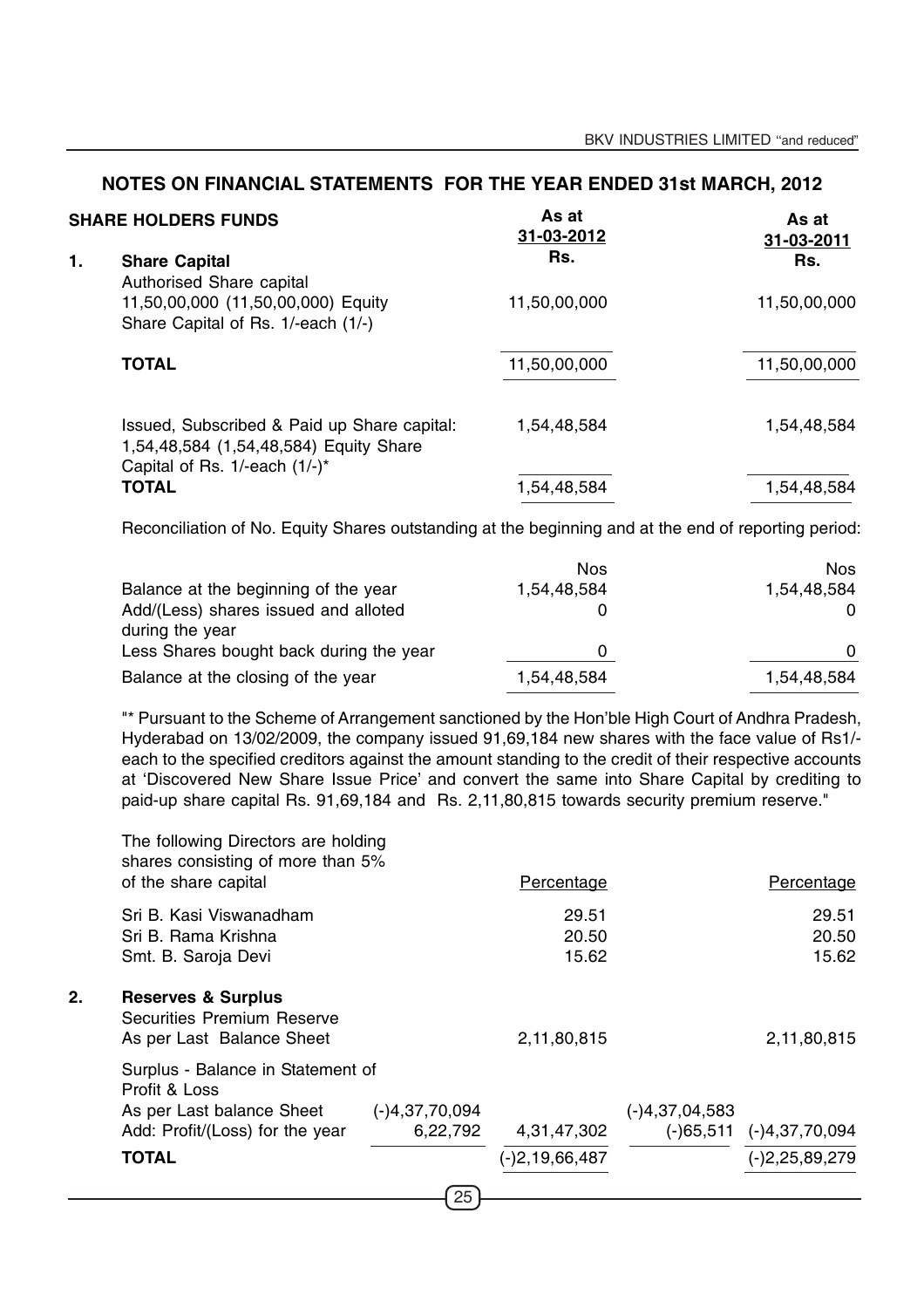|    |                                                                                              | As at<br>31-03-2012<br>Rs. | As at<br>31-03-2011<br>Rs. |
|----|----------------------------------------------------------------------------------------------|----------------------------|----------------------------|
| 3) | <b>Other Long Term Liabilities:</b>                                                          |                            |                            |
|    | (Un Secured & from related parties)                                                          |                            |                            |
|    | Deposit for leasing farm assets                                                              | 2,50,000                   | 2,50,000                   |
|    | <b>TOTAL</b>                                                                                 | 2,50,000                   | 2,50,000                   |
| 4) | <b>Long Term Provisions:</b>                                                                 |                            |                            |
|    | Provision for employee benefits:                                                             |                            |                            |
|    | Provision for Gratuity                                                                       | 12,04,644                  | 8,71,110                   |
|    | <b>TOTAL</b>                                                                                 | 12,04,644                  | 8,71,110                   |
| 5) | <b>Short Term Borrowings:</b><br>(Un-secured and payable and demand<br>from related parties) |                            |                            |
|    | Inter - Corporate Loan from Company<br>in which directors are interested:                    | 22,06,033                  | 1,22,06,033                |
|    | From Director                                                                                | 32,05,000                  | 39,55,000                  |
|    | <b>TOTAL</b>                                                                                 | 54,11,033                  | 1,61,61,033                |
| 6) | <b>Trade Payable</b>                                                                         |                            |                            |
|    | Micro, Small and Medium Enterprises                                                          | Nil                        | <b>NIL</b>                 |
|    | <b>Others</b>                                                                                | 4,90,646                   | 2,90,628                   |
|    | <b>TOTAL</b>                                                                                 | 4,90,646                   | 2,90,628                   |
| 7) | <b>Other Current Liabilities:</b>                                                            |                            |                            |
|    | Advance received against lease of farm                                                       |                            |                            |
|    | from related parties                                                                         | $\mathbf 0$                | 7,80,000                   |
|    | Others                                                                                       | 60,000                     | 0                          |
|    | Advance for sale of assets                                                                   | 1,00,00,000                | 0                          |
|    | <b>TOTAL</b>                                                                                 | 1,00,60,000                | 7,80,000                   |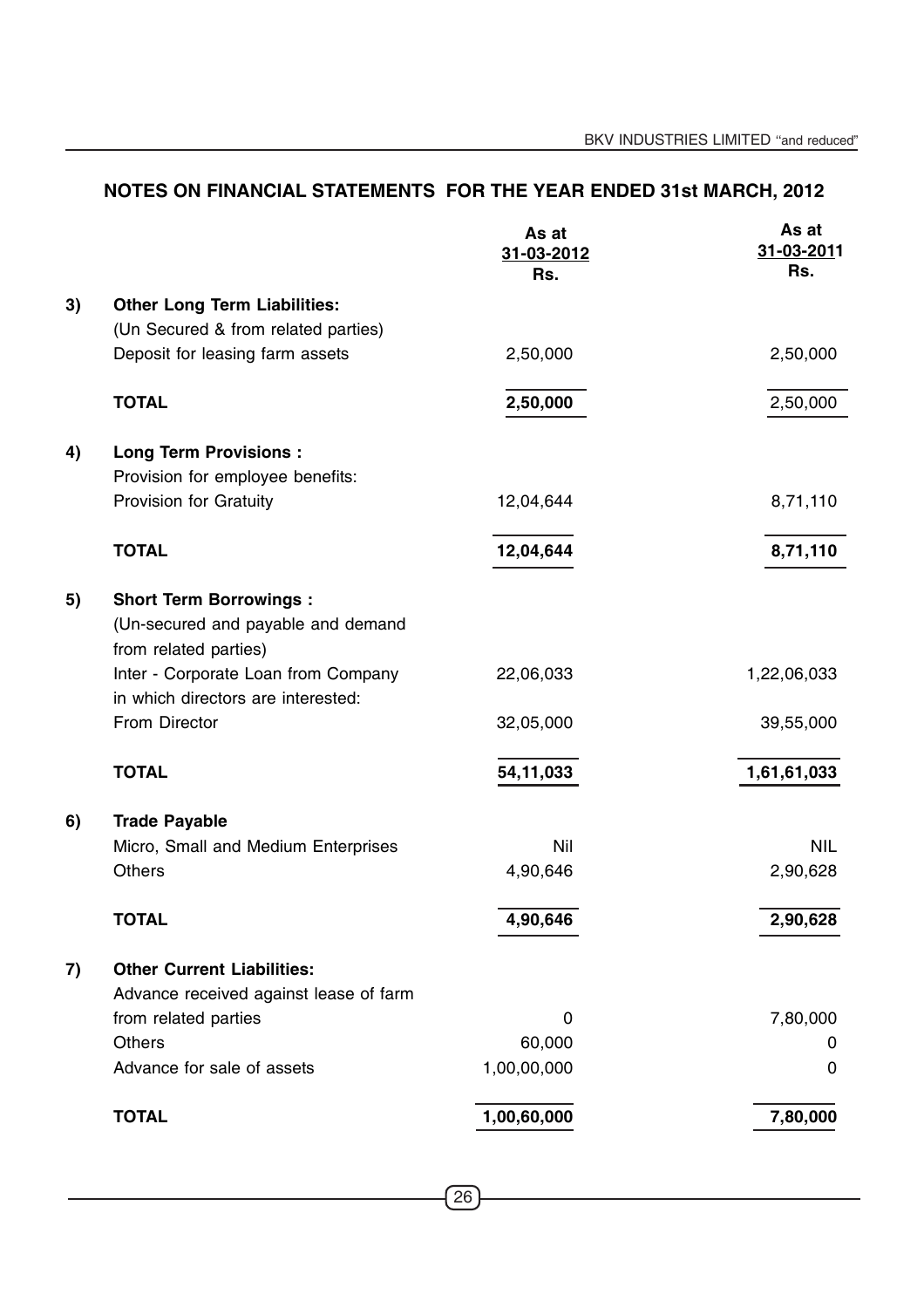NOTES ON FINANCIAL STATEMENTS FOR THE YEAR ENDED 31st MARCH, 2012 **NOTES ON FINANCIAL STATEMENTS FOR THE YEAR ENDED 31st MARCH, 2012**

|    | FIXED ASSETS<br>ထံ             |                          |                                        |                                        |                         |                          |                          |                                 |                                        |                         |                          |                          |                          |
|----|--------------------------------|--------------------------|----------------------------------------|----------------------------------------|-------------------------|--------------------------|--------------------------|---------------------------------|----------------------------------------|-------------------------|--------------------------|--------------------------|--------------------------|
|    |                                |                          |                                        | <b>GROSS BLOC</b>                      | K (COST)                |                          |                          |                                 | DEPRECIATION                           |                         |                          | トロ                       | <b>BLOCK</b>             |
|    | Description<br>of Assets       | $31 - 3 - 2011$<br>As at | during the<br><b>Additions</b><br>Year | <b>Deletions</b><br>during the<br>Year | held for sale<br>Assets | $31 - 3 - 2012$<br>As at | $31 - 3 - 2011$<br>As at | during the<br>Additions<br>Year | during the<br><b>Deletions</b><br>Year | Assets held<br>for sale | $31 - 3 - 2012$<br>As at | $31 - 3 - 2012$<br>As at | $31 - 3 - 2011$<br>As at |
|    |                                | œ.                       | Rs.                                    | κs.                                    | ൙                       | ൙                        | ൙                        | <u>്</u>                        | κ.<br>Ε                                | ൙                       | ൙                        | ൙                        | ൙                        |
|    | Tangible Assets:<br>Land       | 3211243                  | 0                                      | $\circ$                                | 1691910                 | 1519333                  | $\circ$                  | $\circ$                         | $\circ$                                | 0                       | $\circ$                  | 1519333                  | 1519333                  |
|    | <b>Buildings</b>               | 11259305                 | $\circ$                                | $\circ$                                | 6726737                 | 4532568                  | 8435566                  | 195254                          | $\circ$                                | 5279004                 | 3351816                  | 1180752                  | 1254819                  |
| 27 | Machinery<br>Plant &           | 46695548                 | 606                                    | $\circ$                                | 17829795                | 28866359                 | 43919536                 | 425657                          | $\circ$                                | 16777355                | 27567838                 | 1298521                  | 1533627                  |
|    | Elec.Installation              | 2425325                  | $\circ$                                | $\circ$                                | 1371089                 | 1054236                  | 2339503                  | 17164                           | $\circ$                                | 1338399                 | 1018268                  | 35968                    | 44961                    |
|    | Furniture &<br><b>Fixtures</b> | 382873                   | $\circ$                                | 185251                                 | 60267                   | 137355                   | 338643                   | 7419                            | 179431                                 | 55687                   | 110944                   | 26411                    | 38908                    |
|    | Vehicles                       | 326625                   | $\circ$                                | 56917                                  | $\circ$                 | 269708                   | 218837                   | 27898                           | 56761                                  | $\circ$                 | 189974                   | 79734                    | 106598                   |
|    | Equipment *                    | 1570392                  | 5050                                   | 1350644                                | 42796                   | 182002                   | 1420537                  | 22975                           | 1279131                                | 42796                   | 121585                   | 60417                    | 100596                   |
|    | Computers                      | 429625                   | $\circ$                                | 423525                                 | $\circ$                 | 6100                     | 429516                   | S <sub>2</sub>                  | 423454                                 | $\circ$                 | 6094                     | ဖ                        | 109                      |
|    | <b>Total</b>                   | 66300936                 | 5656                                   | 2016337                                | 27722594                | 36567661                 | 57102138                 | 696399                          | 1938777                                | 23493241                | 32366519                 | 4201142                  | 4598951                  |
|    | Previous Year                  | 69239936                 | 207779                                 | 3483553                                | 28666082                | 37634854                 | 59608825                 | 755583                          | 3377896                                | 24066234                | 33035903                 | 4598951                  | 4874740                  |
|    | Prior year adjust              |                          | 336774                                 |                                        |                         |                          |                          | 115625                          |                                        |                         |                          |                          |                          |

BKV INDUSTRIES LIMITED "and reduced"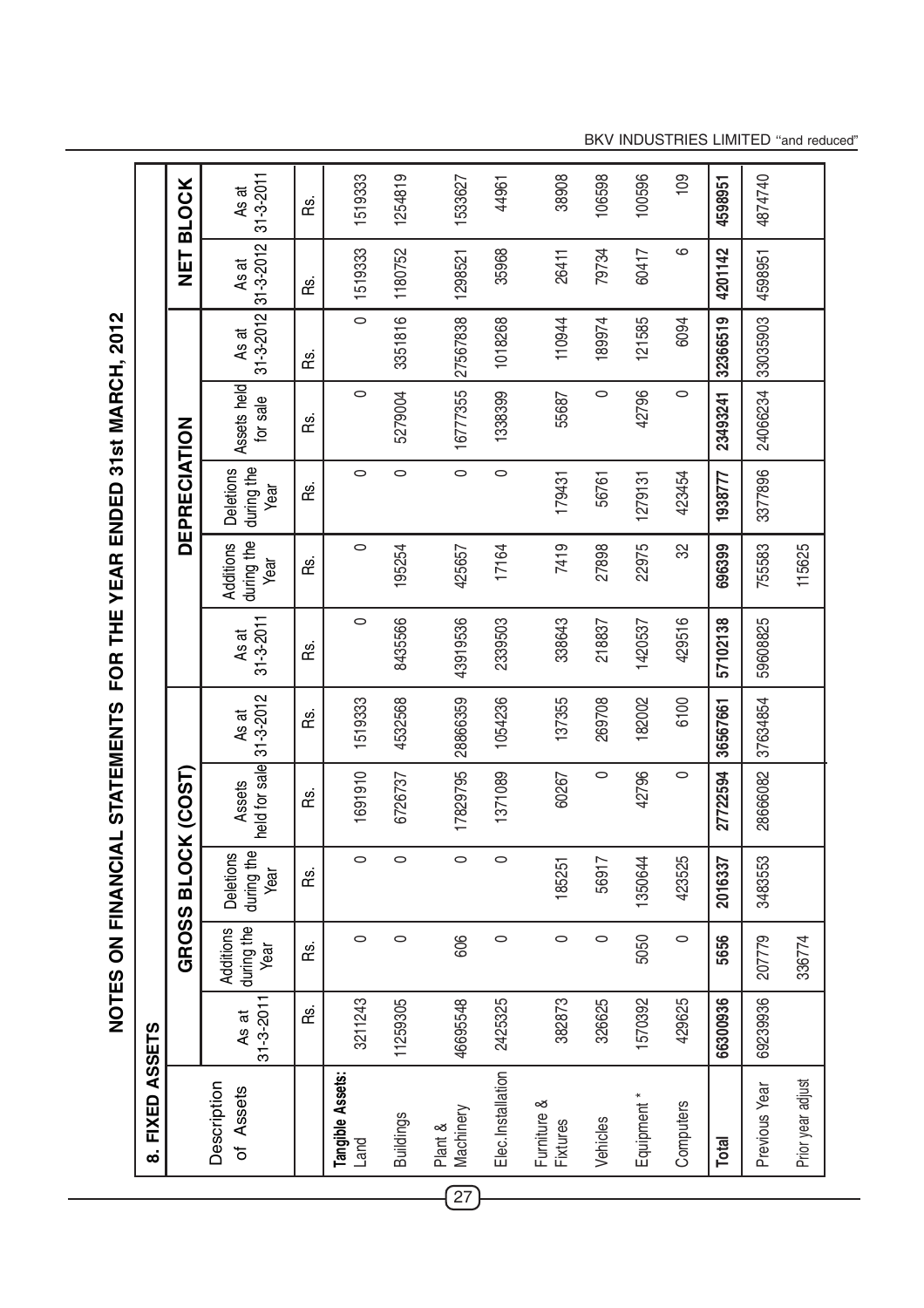|     |                                                                         | NOTES ON FINANCIAL STATEMENTS FOR THE YEAR ENDED 31st MARCH, 2012 |                            |  |
|-----|-------------------------------------------------------------------------|-------------------------------------------------------------------|----------------------------|--|
| 9)  | <b>Non-current Investments:</b><br>Other Investments:                   | As at<br>31-03-2012<br>Rs.                                        | As at<br>31-03-2011<br>Rs. |  |
|     | Investment in Govt. Securities<br>(Unquoted at cost)                    | 3,400                                                             | 3,400                      |  |
|     | <b>TOTAL</b>                                                            | 3,400                                                             | 3,400                      |  |
| 10) | <b>Other Non-current assets:</b>                                        |                                                                   |                            |  |
|     | <b>Unamortized Scheme Expenses</b>                                      | 4,39,956                                                          | 6,59,934                   |  |
|     | Deposits (Unsecured, Considered good)                                   | 1,78,560                                                          | 1,96,560                   |  |
|     | Advance payment of Non-Agrl. Tax                                        | 2,40,970                                                          | 2,40,970                   |  |
|     | <b>TOTAL</b>                                                            | 8,59,486                                                          | 10,97,464                  |  |
| 11) | Inventories :                                                           |                                                                   |                            |  |
|     | Stores & Spares                                                         | 0                                                                 | 5,133                      |  |
|     | <b>Raw Materials</b>                                                    | 0                                                                 | 15,427                     |  |
|     | Work-in-progress                                                        | 0                                                                 | 1,42,467                   |  |
|     | <b>TOTAL</b>                                                            | $\mathbf{0}$                                                      | 1,63,027                   |  |
| 12) | <b>Trade Receivables</b><br><b>Unsecured &amp; Considered Good:</b>     |                                                                   |                            |  |
|     | Outstanding for more than Six                                           |                                                                   |                            |  |
|     | months from the date they are due                                       | 0                                                                 | 4,19,032                   |  |
|     | <b>Others</b>                                                           | 4,73,437                                                          |                            |  |
|     | <b>TOTAL</b>                                                            | 4,73,437                                                          | 4,19,032                   |  |
| 13) | <b>Cash &amp; Cash Equivalents:</b><br>Balances with Banks in current   |                                                                   |                            |  |
|     | Account                                                                 | 72,073                                                            | 1,35,931                   |  |
|     | Cash on hand                                                            | 9,72,999                                                          | 1,39,225                   |  |
|     | <b>TOTAL</b>                                                            | 10,45,072                                                         | 2,75,156                   |  |
| 14) | <b>Short Term Loans &amp; Advances:</b><br>(Unsecured, Considered Good) |                                                                   |                            |  |
|     | Employee advances                                                       | 46,250                                                            | 46,950                     |  |
|     | <b>Advance Tax</b>                                                      | 36,000                                                            | 2,500                      |  |
|     | Other receivables                                                       | 1,280                                                             | 2,749                      |  |
|     | <b>TOTAL</b>                                                            | 83,530                                                            | 52,199                     |  |
| 15) | <b>Other Current Assets</b>                                             |                                                                   |                            |  |
|     | Interest accrued on Investments                                         | 3,000                                                             | 3,000                      |  |
|     | Assets held for sale                                                    | 42,29,353                                                         | 45,99,847                  |  |
|     | <b>TOTAL</b>                                                            | 42,32,353                                                         | 46,02,847                  |  |
|     |                                                                         | 28                                                                |                            |  |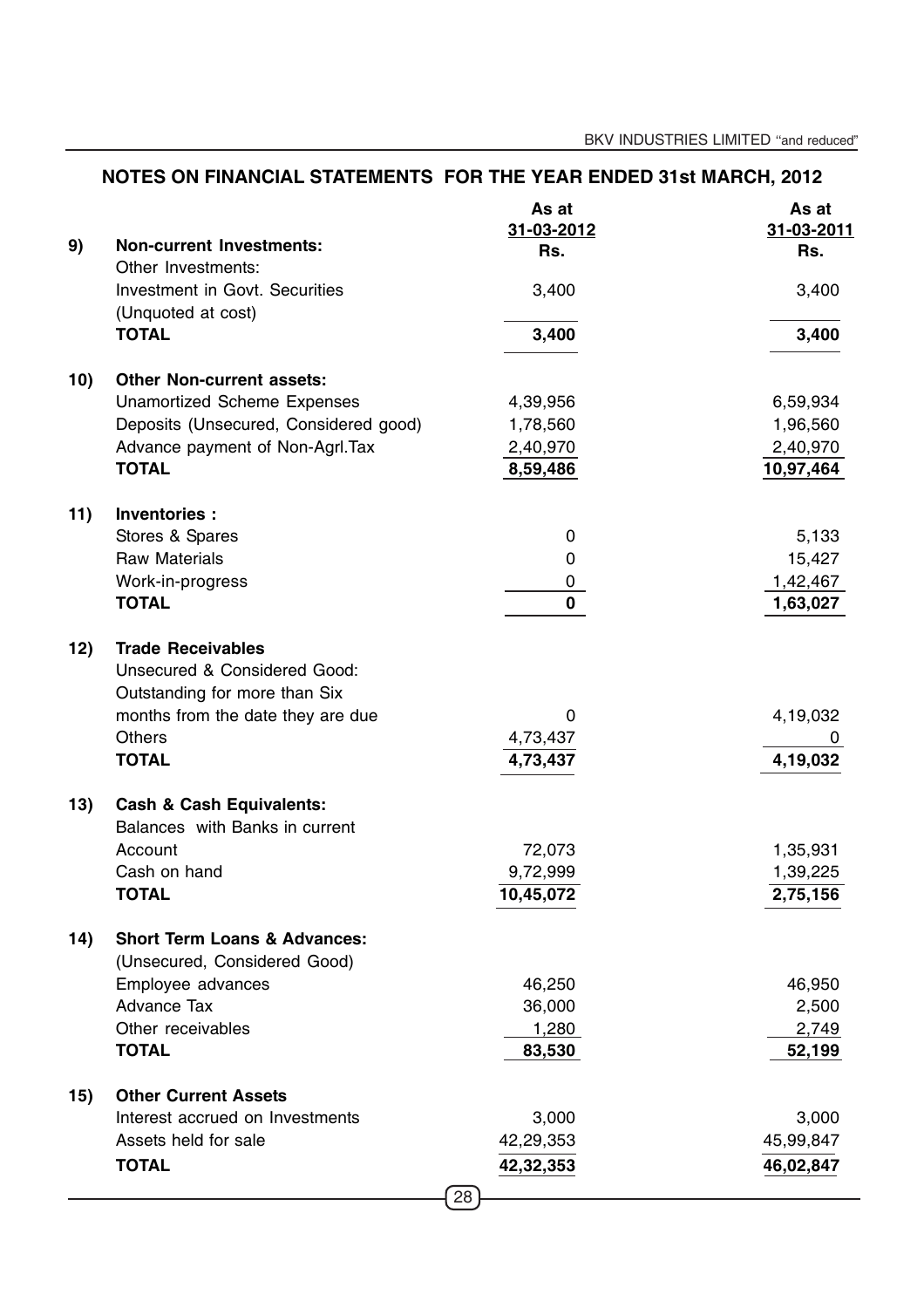|     |                                           |           | <b>Year Ended</b> |             | <b>Year Ended</b> |
|-----|-------------------------------------------|-----------|-------------------|-------------|-------------------|
|     |                                           |           | 31-03-2012        |             | 31-03-2011        |
|     |                                           |           | Rs.               |             | Rs.               |
| 16) | <b>Revenue from Operations:</b>           |           |                   |             |                   |
|     | (a) Sale of Products                      |           | 37,59,398         |             | 37,24,931         |
|     | (b) Other Operating Revenues :            |           |                   |             |                   |
|     | Lease income from Aqua Farm               |           | 20,33,737         |             | 1,20,000          |
|     |                                           |           | 57,93,135         |             | 38,44,931         |
| 17) | Other Income:                             |           |                   |             |                   |
|     | Interest Received                         |           | 130               |             | 8,531             |
|     | Other Non-operating Income                |           | 66,992            |             | 19,269            |
|     | Prior Year Income                         |           | 0                 |             | 10,977            |
|     | <b>TOTAL</b>                              |           | 67,122            |             | 38,777            |
| 18) | <b>Cost of Raw Material Consumed:</b>     |           |                   |             |                   |
|     | Particulars of Materials consumed         |           |                   |             |                   |
|     | Seed                                      |           | 79,010            |             | 1,73,000          |
|     | Feed                                      |           | 9,01,477          |             | 8,37,750          |
|     | Chemicals                                 |           | 66,652            |             | 66,477            |
|     | <b>TOTAL</b>                              |           | 10,47,139         |             | 10,77,227         |
|     |                                           | Value     | Percentage of     | Value       | Percentage of     |
|     |                                           | Rs.       | Consumption       | Rs.         | Consumption       |
|     | Imported                                  | $\Omega$  | $\mathbf 0$       | $\mathbf 0$ | $\mathbf 0$       |
|     | Indigenous                                | 10,47,139 | 100               | 10,77,227   | 100               |
|     |                                           | 10,47,139 | 100               | 10,77,227   | 100               |
| 19) | <b>Changes in Inventories of Finished</b> |           |                   |             |                   |
|     | goods, work in progress and Stock         |           |                   |             |                   |
|     | in trade:                                 |           |                   |             |                   |
|     | Inventories (at close) :                  |           |                   |             |                   |
|     | Work-in-process                           |           | $\mathbf 0$       |             | $(-)1,42,467$     |
|     | Inventories (at commencement) :           |           |                   |             |                   |
|     | Work-in-process                           |           | 1,42,467          |             | 1,27,878          |
|     | <b>TOTAL</b>                              |           | 1,42,467          |             | $(-)14,589$       |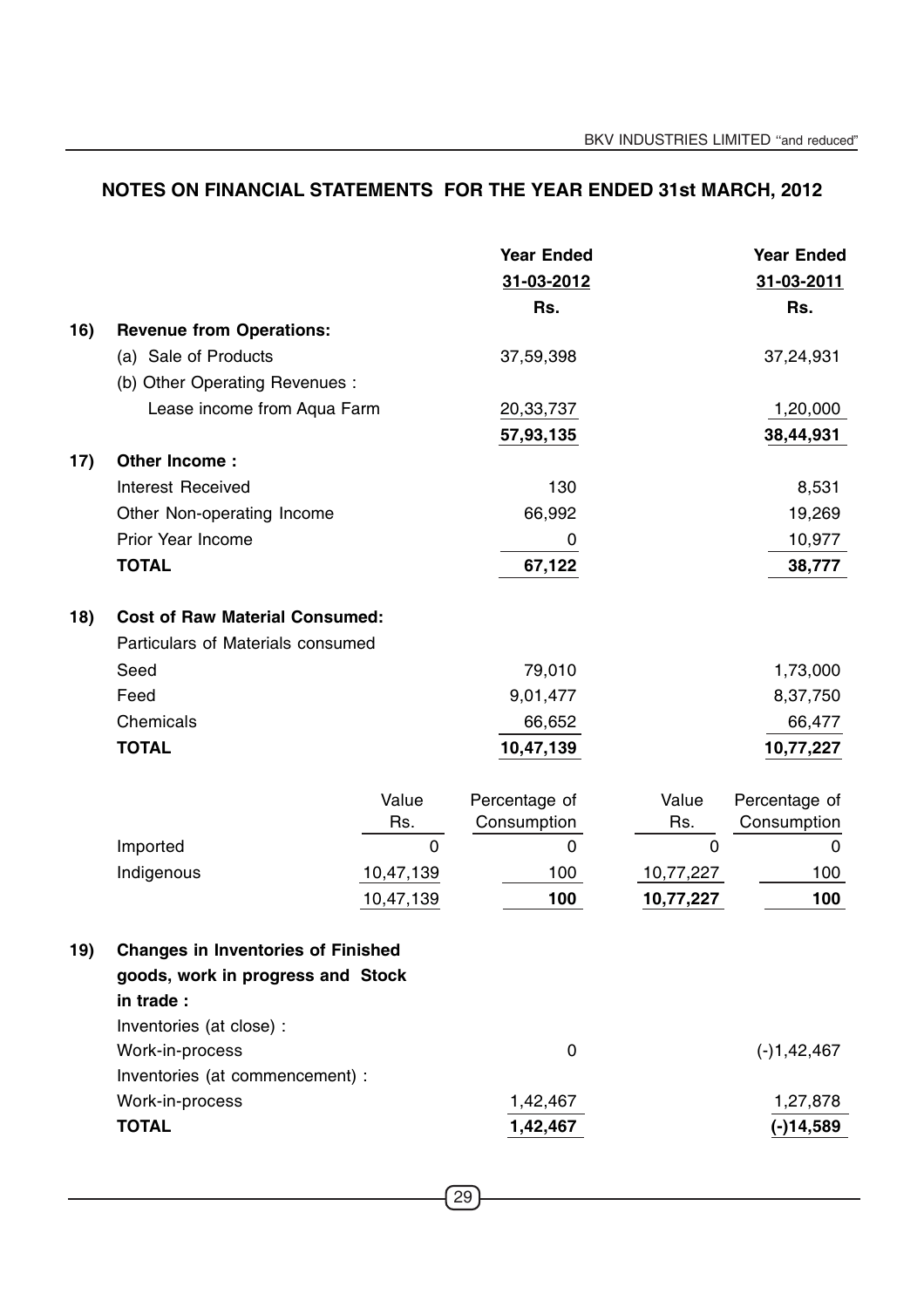|     |                                                      | <b>Year Ended</b> | <b>Year Ended</b> |
|-----|------------------------------------------------------|-------------------|-------------------|
|     |                                                      | 31-03-2012        | 31-03-2011        |
| 20) | <b>Employee Benefits Expense</b>                     | Rs.               | Rs.               |
|     | Salaries & Wages                                     | 14,42,150         | 12,15,800         |
|     | <b>Staff Welfare Expenses</b>                        | 3,64,098          | 2,70,367          |
|     | <b>TOTAL</b>                                         | 18,06,248         | 14,86,167         |
| 21) | <b>Depreciation Expenses</b>                         |                   |                   |
|     | Depreciation on tangible assets.                     | 6,96,399          | 7,55,583          |
|     | <b>TOTAL</b>                                         | 6,96,399          | 7,55,583          |
| 22) | <b>Other Expenses</b>                                |                   |                   |
|     | Consumption of Stores & Spares                       | 13,651            | 58,807            |
|     | Power & Fuel                                         | 95,143            | 1,28,957          |
|     | Rent                                                 | 1,20,000          | 1,09,000          |
|     | Repairs to Buildings                                 | 2,41,883          | 1,52,401          |
|     | Repairs to Machinery                                 | 1,66,310          | 2,86,750          |
|     | Insurance                                            | 1,269             | 1,336             |
|     | Rates & Taxes                                        | 1,69,314          | 1,00,759          |
|     | <b>Printing &amp; Stationery</b>                     | 1,08,244          | 86,806            |
|     | Postage, Phone & Telex                               | 1,18,168          | 1,00,394          |
|     | Professional & Legal Charges                         | 1,80,956          | 1,77,456          |
|     | Travelling & Conveyance                              | 86,279            | 1,00,061          |
|     | Advertisement                                        | 3,03,620          | 3,23,540          |
|     | <b>Security Service Charges</b>                      | 1,02,500          | 59,520            |
|     | Scheme Expenses Written off                          | 2,19,978          | 95,062            |
|     | Other Miscellaneous items                            | 2,53,276          | 2,77,616          |
|     | <b>TOTAL</b>                                         | 21,80,591         | 20,58,465         |
|     |                                                      |                   |                   |
| 23) | <b>Exceptional items</b><br>Profit on sale of Assets | 6,35,379          | 14,13,634         |
|     |                                                      |                   |                   |
|     | <b>TOTAL</b>                                         | 6,35,379          | 14,13,634         |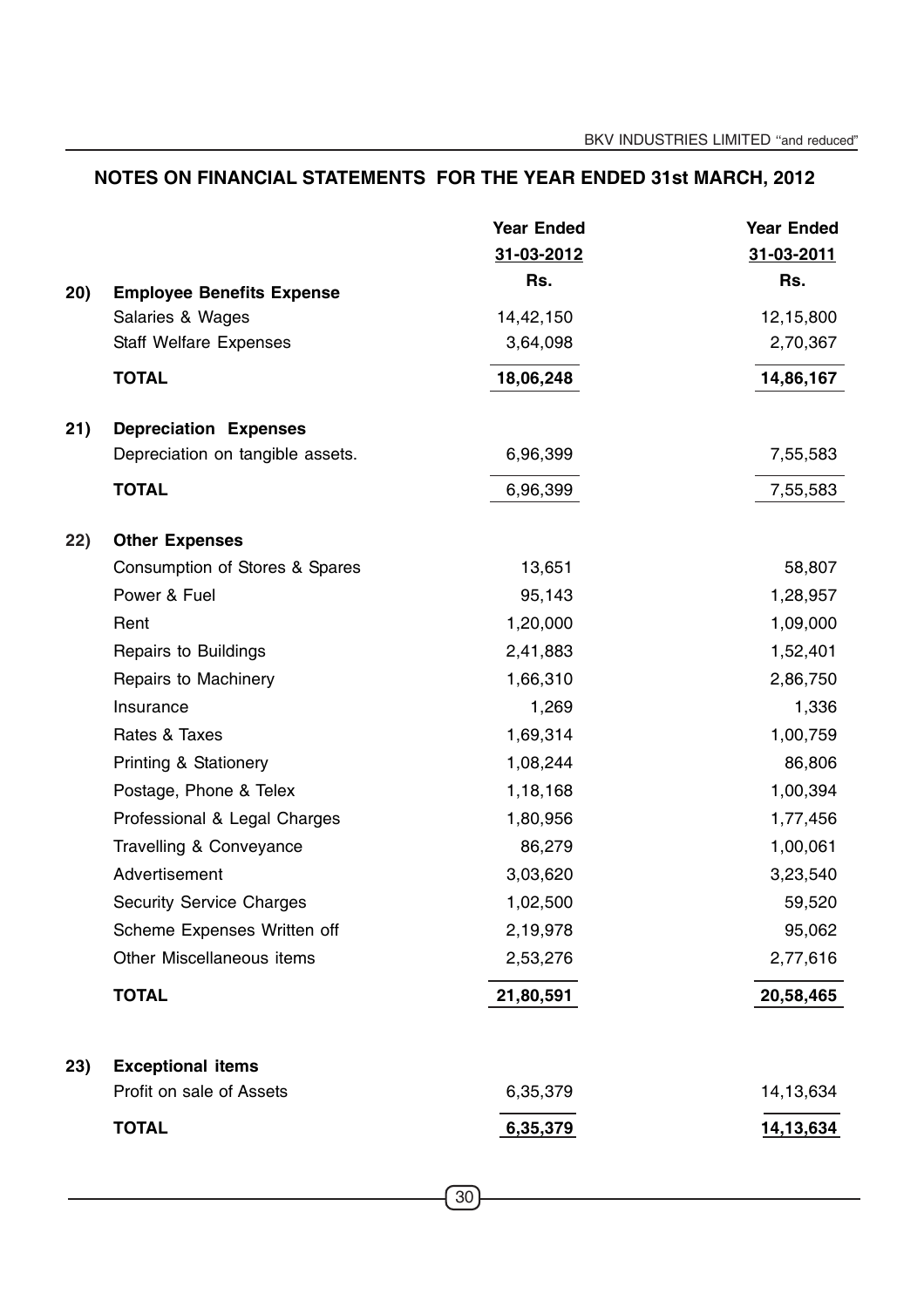|     |    |                                                                    | <b>Year Ended</b><br>31-03-2012<br>Rs. | <b>Year Ended</b><br>31-03-2011<br>Rs. |
|-----|----|--------------------------------------------------------------------|----------------------------------------|----------------------------------------|
| 24) |    | Foreign Currency Transactions and other<br>financial information:  |                                        |                                        |
|     | 1) | Expenditure in imports on CIF basis<br>in respect of raw materials | <b>NIL</b>                             | <b>NIL</b>                             |
|     | 2) | Expenditure in foreign currency                                    | <b>NIL</b>                             | <b>NIL</b>                             |
|     | 3) | Dividend remitted in foreign currency                              | <b>NIL</b>                             | <b>NIL</b>                             |
|     | 4) | Earnings in foreign currency                                       | <b>NIL</b>                             | <b>NIL</b>                             |
| 25) |    | <b>Auditors Remuneration:</b>                                      |                                        |                                        |
|     |    | Auditors Remuneration included under other expenses :              |                                        |                                        |
|     |    | (Refer Note No 22 to financial statements)                         |                                        |                                        |
|     |    | <b>Audit Fees</b>                                                  | 0.15                                   | 0.15                                   |
|     |    | Out of pocket expenses                                             | 0.02                                   | 0.01                                   |
|     |    | Service Tax                                                        | 0.02                                   | 0.02                                   |
|     |    | Tax representation fees                                            | 0.10                                   | 0.10                                   |
|     |    |                                                                    |                                        |                                        |
|     |    |                                                                    | 0.29                                   | 0.28                                   |
|     |    |                                                                    |                                        |                                        |

#### **26) Contingent Liabilities & Provisions:**

Contingent Liabilities – Litigation and related disputes:

- (a) Estimated amount of contracts remaining to be executed on capital account and not provided for  $: -$  NIL  $-$
- (b) Claims against the company by Non Agricultural Land Assessment in earlier years but not acknowledged as debts are Rs. 50.94 Lakhs. (Previous year Rs.48.23 Lakhs)
- **27)** The Shrimp farm was given on lease even though some part of the farm is under Coastal Regulation Zone in view of the fact that it is not applicable to creek.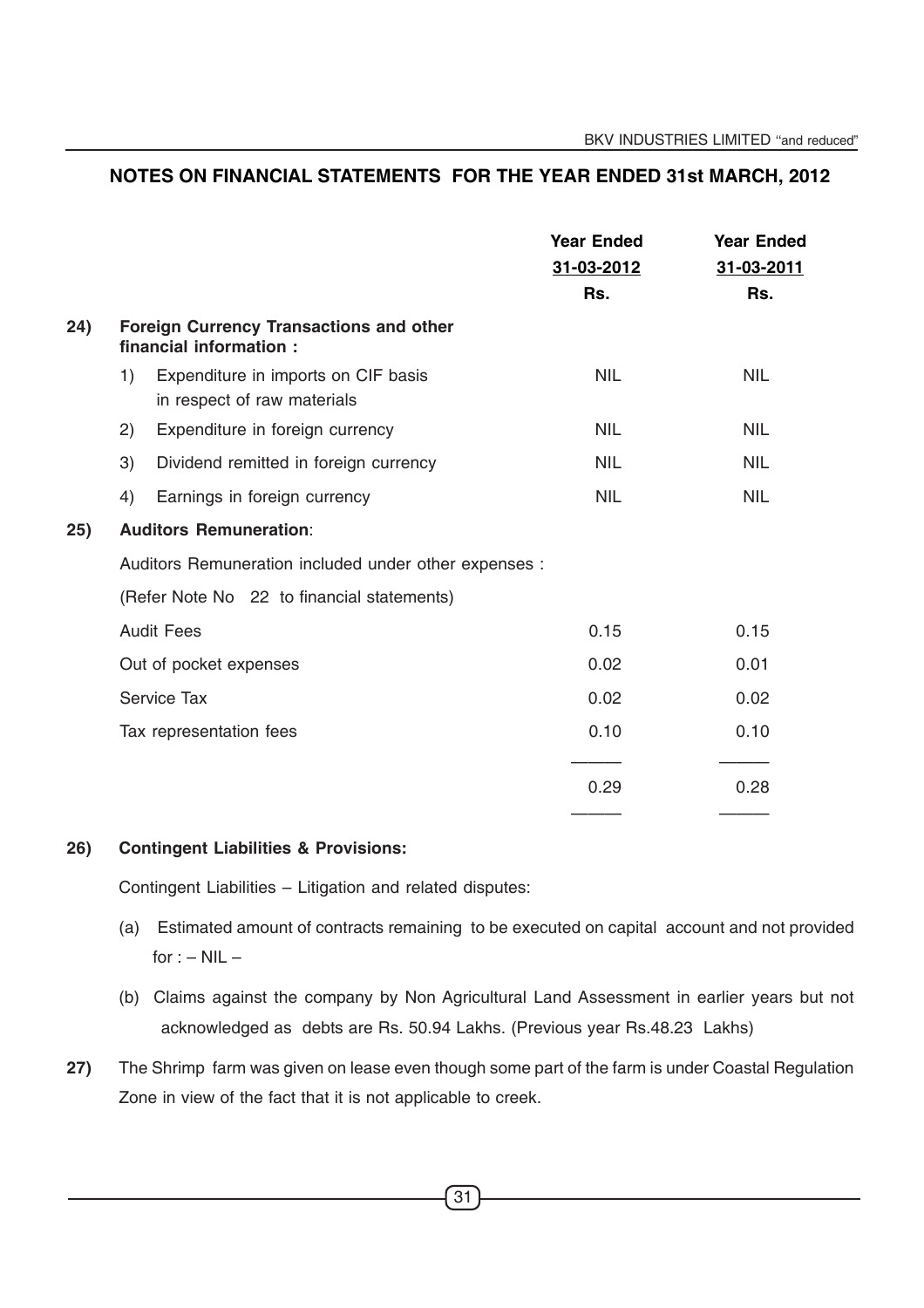| 28) | <b>Earning per share</b> |                                     | Year ended  | Year ended  |
|-----|--------------------------|-------------------------------------|-------------|-------------|
|     |                          |                                     | 31.03.2012  | 31.03.2011  |
|     |                          |                                     | Rs.in lakhs | Rs.in lakhs |
|     | a)                       | Net profit/(loss) available         |             |             |
|     |                          | for Equity Share holders.           |             |             |
|     |                          | <b>Before Exceptional Items</b>     | $(-)0.13$   | $(-)14.79$  |
|     |                          | After Exceptional Items             | 6.23        | $(-)0.65$   |
|     |                          |                                     |             |             |
|     | b)                       | Weighted average (No of             |             |             |
|     |                          | Equity shares is used as            | 1,54,48,584 | 1,54,48,584 |
|     |                          | denominator for calculation of EPS) |             |             |
|     |                          |                                     |             |             |
|     | $\mathsf{c})$            | Basic & diluted earning per share.  |             |             |
|     |                          | <b>Before Exceptional Items</b>     | 0.00        | $(-)0.10$   |
|     |                          | After Exceptional Items             | 0.04        | $(-)0.01$   |
|     |                          |                                     |             |             |

#### **29) Segment reporting**:

Engaged in single business segment i.e in shrimp and operating in domestic market only, hence no

Separate segment report is furnished.

**30)** The management has taken a decision to write off the Scheme expenses for five years period from this year instited of 10 years considered early. But for this decision profit would have been highter by Rs. 1,24,916/-.

#### **31) Related Party Disclosures**:

- 1. Key Management personal
	- 1) Sri B.Rama Krishna
- 2. Associate Companies / Firms
	- 1) Bommidala Tobacco Exporters Pvt Ltd
	- 2) Hotel Shivam International (P) Ltd
	- 3) Bommidala Exports (P) Ltd
	- 4) Bommidala Exim (P) Ltd
	- 5) Sampath Aqua Farm, a partnership Firm in which the directors relatives are partners.
	- 6) Bommidala Ventuers (P) Ltd.,
	- 7) Bommidala Exports (Patnership firm)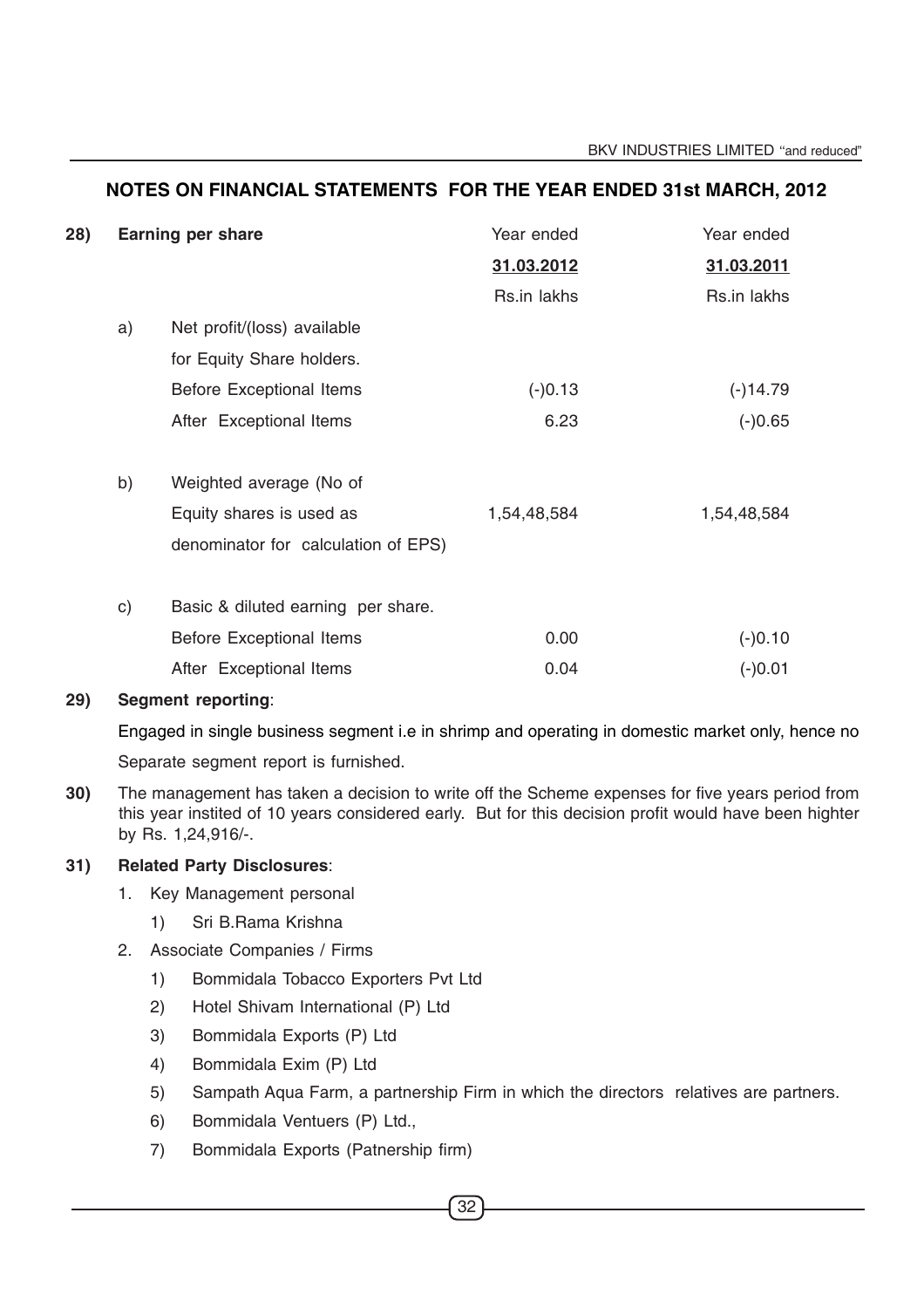Transactions during the year with related parties (Rs.in lakhs)

|      | <b>Particulars</b>                                                       | Key Management<br>Personnel | Associate<br>Companies/concerns |
|------|--------------------------------------------------------------------------|-----------------------------|---------------------------------|
| i)   | <b>Managing Directors Remuneration</b><br>(Included in salaries & wages) | 3.06(1.92)                  |                                 |
|      |                                                                          |                             |                                 |
| ii)  | Unsecured Loan from Managing Director                                    | 32.05 (39.55)               |                                 |
| iii) | Inter corporate loan balance                                             |                             |                                 |
|      | as at the year end                                                       |                             | 22.06 (122.06)                  |
| iv)  | Rent exp. paid                                                           |                             | 1.20(1.09)                      |
| V)   | Lease amount received                                                    |                             | 18.00 (1.20)                    |
| VÌ)  | Farm Deposit/Advance money received                                      |                             | 2.50(2.50)                      |

**32)** The company has received an amount of Rs. 1,00,00,000/- towards advance for sale of Hatchery in 'as is where is' condition in March 2012 and the same is shown under other current liabilities

#### **33) Farm Given on Lease**

The Company has given it's Farm assets for an operating lease for 26 Months to a concern in which the Directors relatives are interested in March, 2011.

a. Details of the Operating Leased Assets (Rs. In Lacs)

|                                                                                          | Land  | Ponds & Other<br><b>Fixed Assets</b><br>(Shown under Buildings<br>Plant &<br>Machinery) |       | Electrical<br>Installations |
|------------------------------------------------------------------------------------------|-------|-----------------------------------------------------------------------------------------|-------|-----------------------------|
| Total Gross Value of the assets                                                          | 15.19 | 288.66                                                                                  | 45.33 | 10.54                       |
| <b>Total Accumulated Depreciation</b>                                                    |       | 275.67                                                                                  | 33.52 | 10.18                       |
| Total Depreciation recognised in statement of<br>Profit and Loss during the Lease period | -     | 2.35                                                                                    | 0.74  | 0.09                        |
|                                                                                          |       |                                                                                         |       |                             |

- b. Minimum Lease Payments under operating lease in the aggregate for the following periods : Not Later than one year 18.00 Lakhs (18.00 Lakhs) More than One Year and less than five years 3.00 Lakhs (18.00 Lakhs) c. Total Contingent Rent recognised as income in the
- statment of Profit and Loss for the lease period 18.00 Lakhs (1.20 Lakhs) d. The Farm assets are given for 26 months to a concern in which the directors relatives are interested. The total amount receivable during the lease period is Rs. 39.00 Lakhs out of which Rs. 18 Lakhs has been earned for the year ended 31-03-2012. In addition to the minimum lease rent, 2% gross receipts generated out of the farm productions shall be received as an additional income and shown an amount of Rs. 2,33,737/- under other operating income.
- e. The direct costs for maintenance of the leased assets are recognised as an expense in the statement of the Profit and Loss for the year ended 31.03.2012.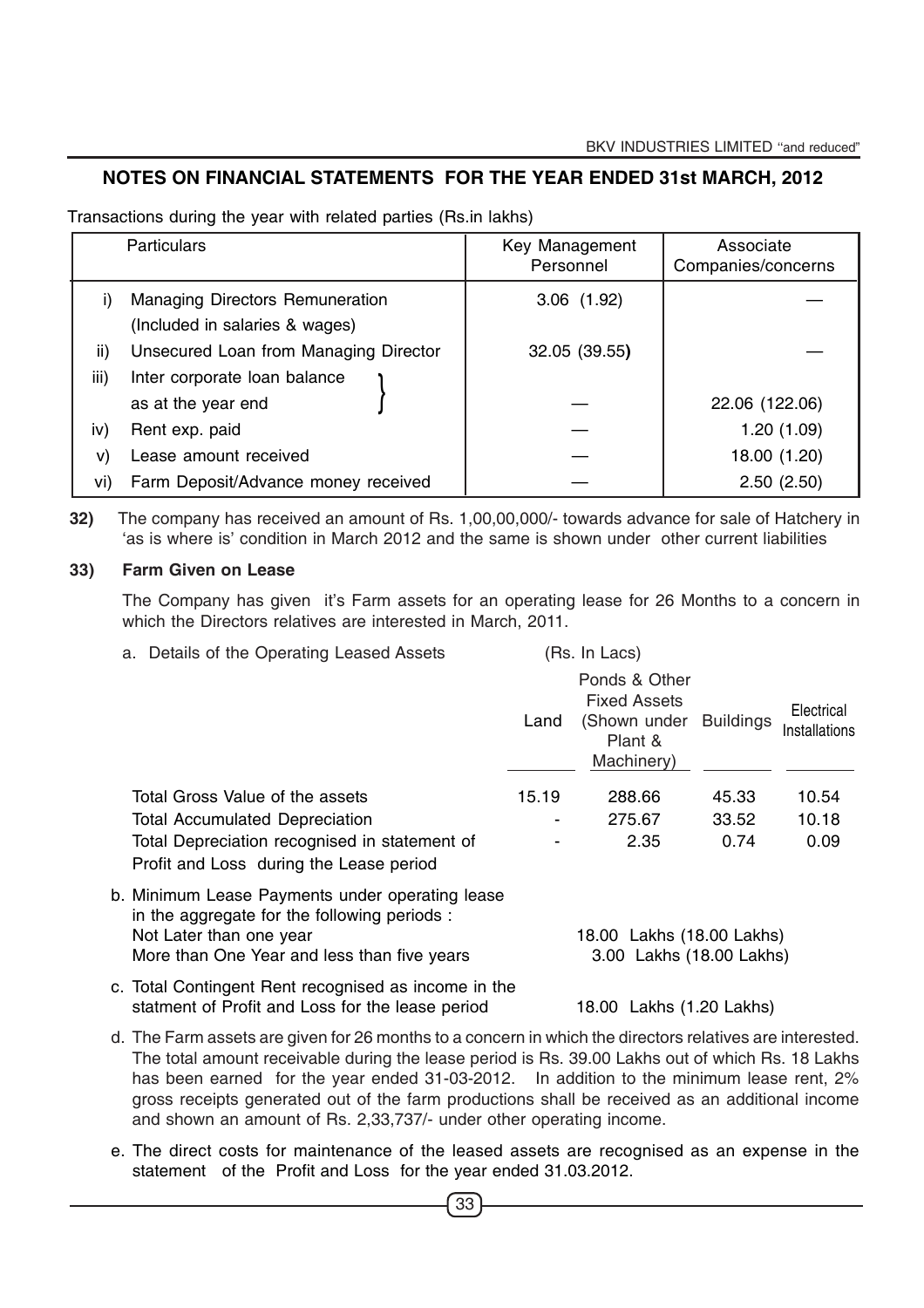#### **34) Deferred Tax** :

In view of carried forward losses/unabsorbed depreciation in respect of past years and the company do not have the taxable income in the near future and hence, cumulative net deferred tax assets after deducting deferred tax liabilities have not been recognized by the company on prudence basis in accordance with the Accounting Standard prescribed under Companies Act, 1956.

- **35)** These financial statements have been prepared in the format prescribed by the revised schedule VI to the companies act, 1956. Previous year figures have been recasted / restated to conform to the classification of the current year.
- **36)** Figures have been rounded off to the nearest rupee and figures in brackets have been reduced from the totals.

As per our attached report of the even date

For **GARLAPATI & CO.,** Firm Regn. No. 000892S Chartered Accountants

**G. SATYANARAYANA**

Partner (M.No. 22101)

Place : Guntur Dated : 04-08-2012 For and on behalf of the Board

**B. Rama Krishna** Chairman & Managing Director

> **B. Anitha Director**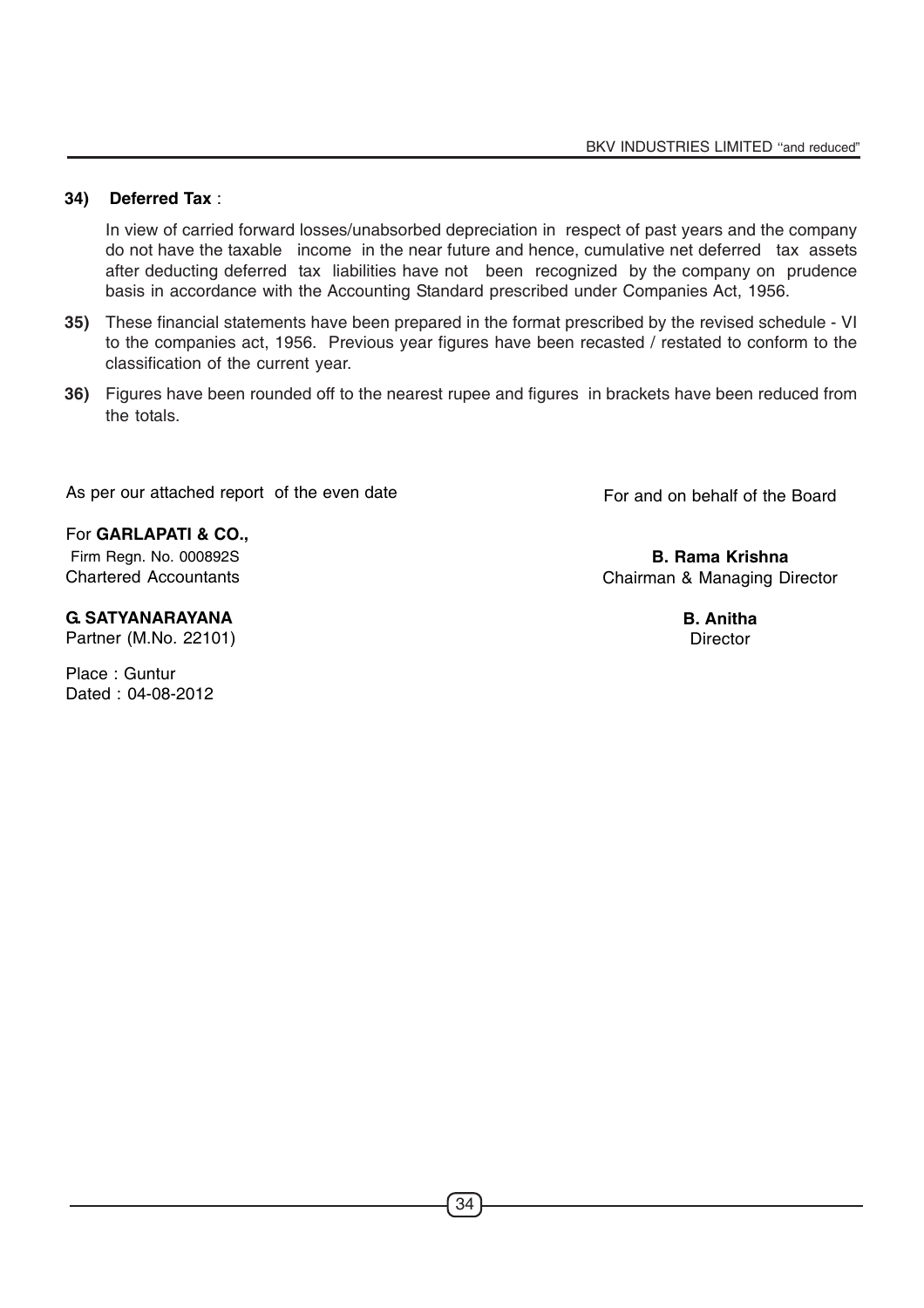# **BKV INDUSTRIES LIMITED "and reduced"**

Regd. Office : D.No.5-87-15/A Bommidala House, Lakshmipuram Main Road, Guntur - 522 007

Please complete the attendance slip and hand it over at the entrance of Meeting Hall. Please also bring your copy of the enclosed Annual Report.

## **ATTENDANCE SLIP**

I here by record my presence at the 19th Annual General Meeting of the company held on 17th September 2012.

| Regd. Folio No. | No.of shares |
|-----------------|--------------|
|                 |              |

Name of the Share holder (in block letters)

Signature of the shareholder or proxy

# **BKV INDUSTRIES LIMITED "and reduced"**

Regd. Office : D.No. 5-87-15/A

Bommidala House, Lakshmipuram Main Road, Guntur - 522 007

| Regd. Folio No.                                                                                                                                                                                                                                                                | <b>PROXY FORM</b> | No. of shares |
|--------------------------------------------------------------------------------------------------------------------------------------------------------------------------------------------------------------------------------------------------------------------------------|-------------------|---------------|
|                                                                                                                                                                                                                                                                                |                   |               |
|                                                                                                                                                                                                                                                                                |                   |               |
|                                                                                                                                                                                                                                                                                |                   |               |
|                                                                                                                                                                                                                                                                                |                   |               |
|                                                                                                                                                                                                                                                                                |                   |               |
|                                                                                                                                                                                                                                                                                |                   |               |
| as my/our proxy to attend and vote for me/us and on my/our behalf at the<br>19th Annual General Meering of the Company to be held on 17th September, 2012, at 3.00 p.m.<br>at Bommidala Cold Complex, Bypass Road, Lalpuram, Guntur-522 017 or at any adjournment<br>there of. |                   |               |
|                                                                                                                                                                                                                                                                                |                   |               |
|                                                                                                                                                                                                                                                                                |                   |               |
|                                                                                                                                                                                                                                                                                | Revenue<br>Stamp  |               |

**NOTE :** The proxy form duly completed shall be deposited at the Registered Office of the company not less than 48 hours before the time for holding the Meeting. Proxy need not be a member.